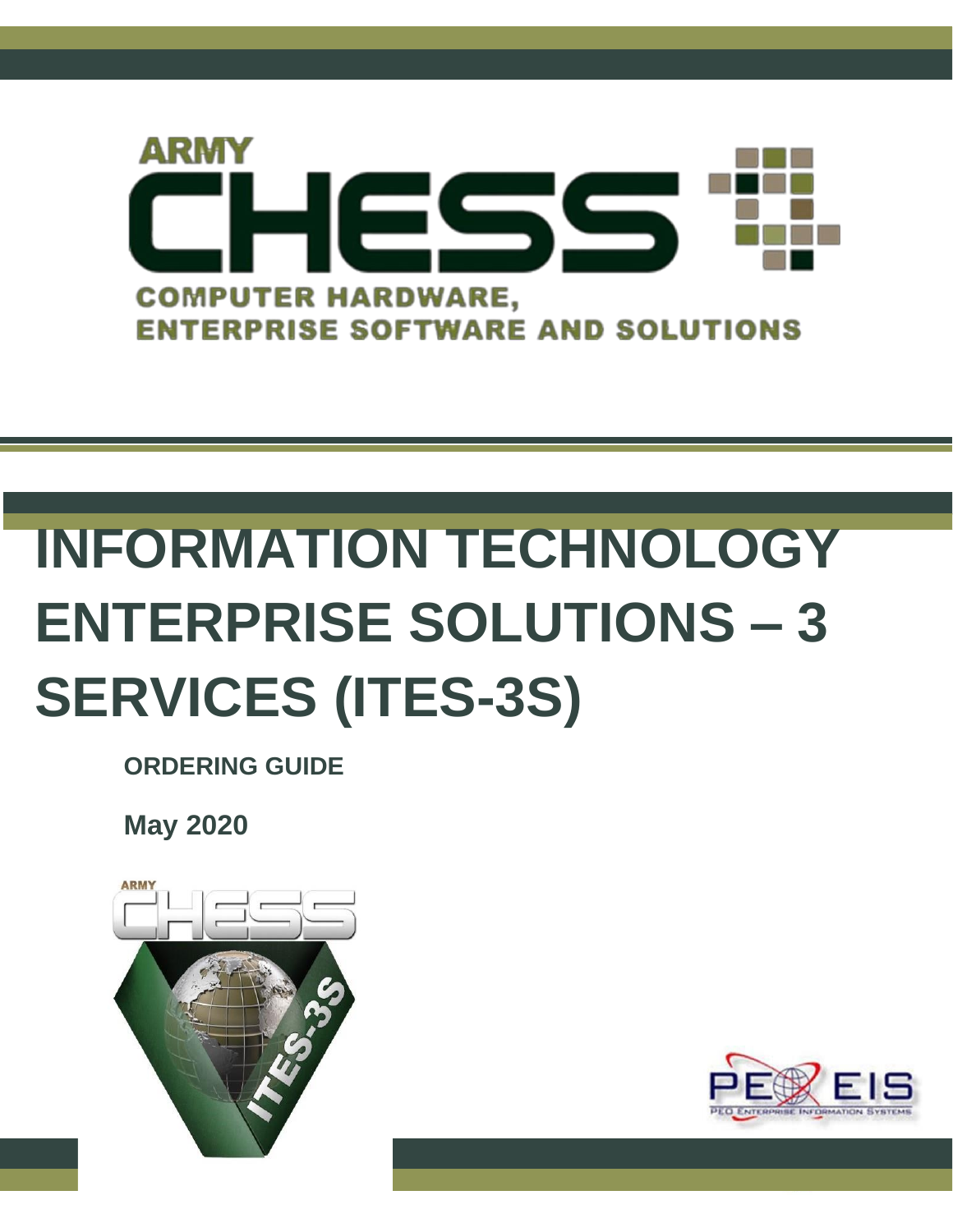

### CONTRACT # W52P1J-18-D-A051

#### **MACRO SOLUTIONS**

ATTN: ITES-3S PMO 800 Maryland Avenue NE Washington, DC 20002 (202) 618-8144 ites3s@macrosolutions.com

Brian Jacobs Program Manager Mobile: (443) 421-5581 Email: [bjacobs@macrosolutions.com](mailto:bjacobs@macrosolutions.com)

Danielle M. Castellano Contracts Manager Direct: (301) 651-5712 Email: [dcastellano@macrosolutions.com](mailto:dcastellano@macrosolutions.com)

Bonnie Johnson Senior Proposal Manager Mobile: (845) 656-1267 Email: [bjohnson@macrosolutions.com](mailto:bjohnson@macrosolutions.com)

#### **CHESS**

ATTN: SFAE-PS-CH 9351 Hall Road, Bldg. 1456 Fort Belvoir, VA 22060-5526 (888) 232-4405 armychess@army.mil

#### **ACC-RI**

ATTN: CCRC-TA 3055 Rodman Avenue Rock Island, IL 61299-8000 (309) 782-4886 nathan.e.acree.civ@army.mil



**OMacroSolutions**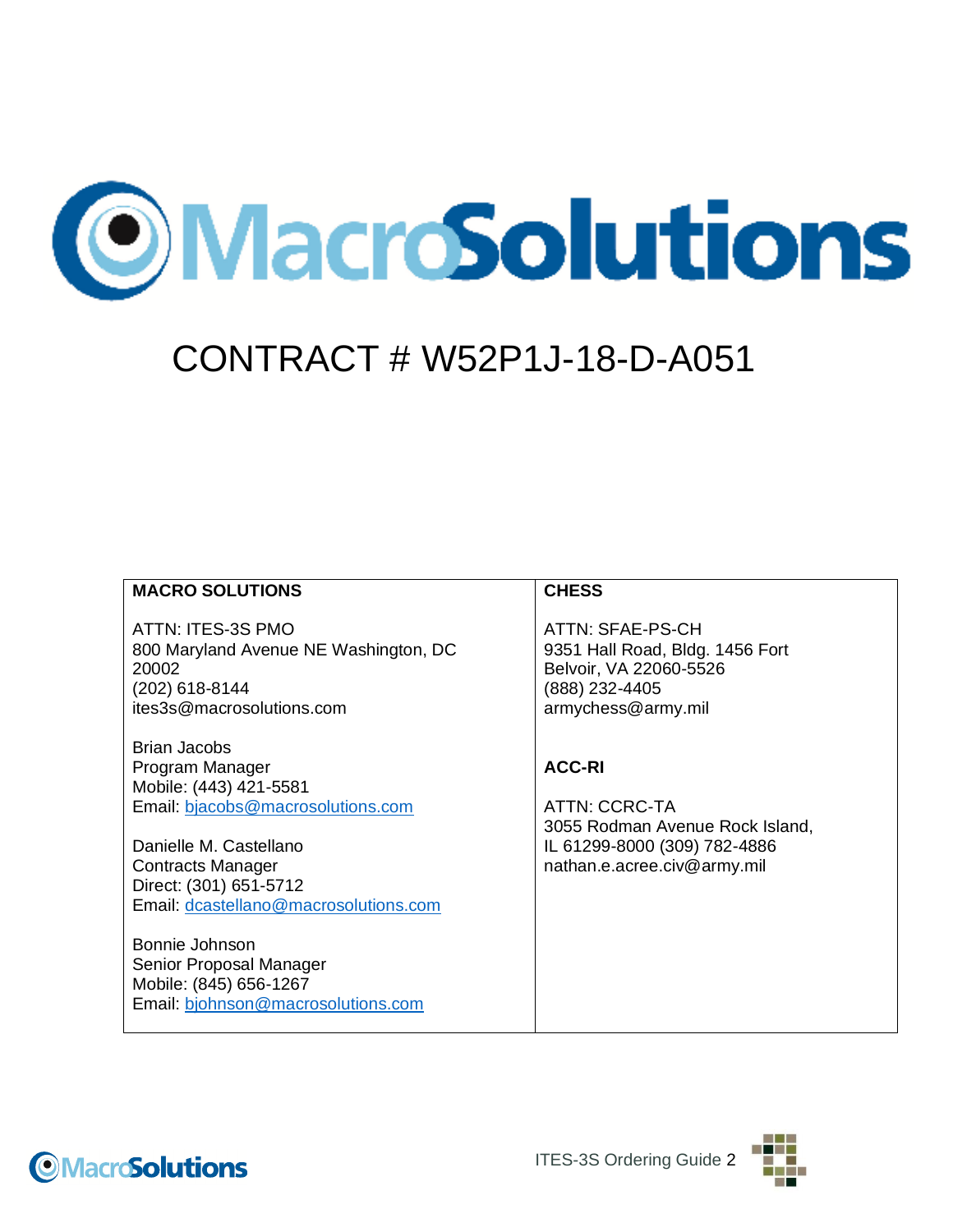# FOREWORD

These ordering guidelines contain the information needed to issue task orders against the Information Technology Enterprise Solutions-3 Services (ITES-3S) contracts. These contracts were awarded under the Federal Acquisition Streamlining Act (FASA) and Clinger- Cohen Act, and Section 803 of the National Defense Authorization Act (NDAA) for Fiscal Year (FY) 2002, which requires that the prime contractors be provided a fair opportunity to be considered for task order awards. The contracts are structured as Indefinite Delivery/ Indefinite Quantity (ID/IQ) contracts, using task orders for acquisition of specified services.

These contracts are available to the Army, Department of Defense (DOD), and other Federal agencies. In addition, Government support contractors may place orders against the contracts in support of their Government customers, in accordance with (IAW) Federal Acquisition Regulation (FAR) Part 51.

Questions regarding these guidelines and procedures for placing orders against the contracts should be directed to Computer Hardware, Enterprise Software and Solutions (CHESS). Questions of a contractual nature should be directed to the Procuring Contracting Office (PCO), Army Contracting Command - Rock Island (ACC-RI). These guidelines will be revised, as needed, to improve the process of awarding and managing orders under the ITES-3S contracts.

#### **CHESS**

ATTN: SFAE-PS-CH 9351 Hall Road, Bldg. 1456 Fort Belvoir, VA 22060-5526 Toll Free Customer Line 1-888-232-4405 armychess@army.mil

#### **ACC-RI**

ATTN: CCRC-QI 3055 Rodman Avenue Rock Island, IL 61299-8000 309-782-0868 david.a.gannon.civ@mail.mil

Information regarding the ITES-3S contracts, including links to the prime contractors' home pages, can be found at: [https://chess.army.mil.](https://chess.army.mil/)



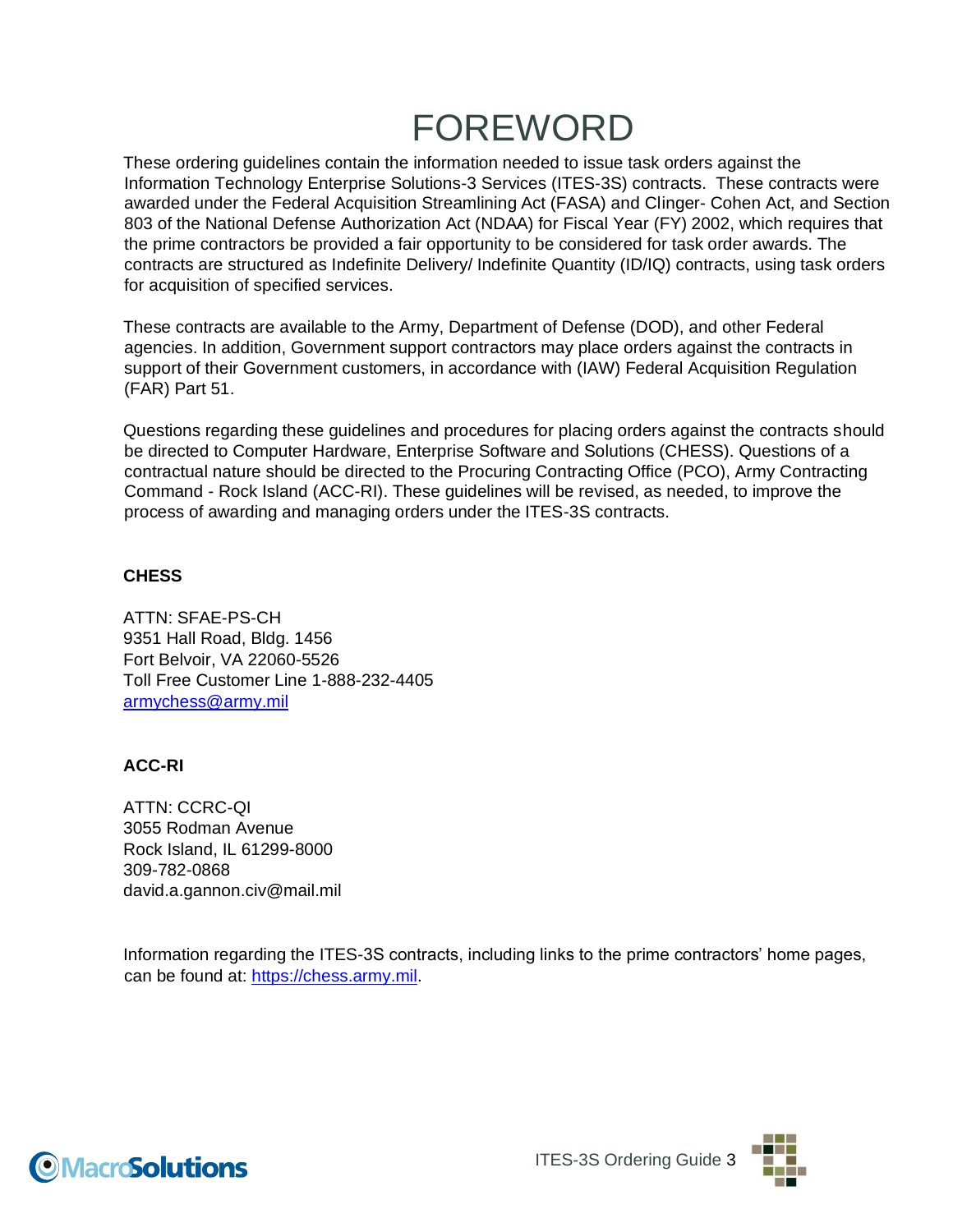# TABLE OF CONTENTS

#### **CHAPTER 1: ITES-3S GENERAL INFORMATION**

- 1. Background
- 2. Scope
- 3. Prime Contractors
- 4. Contract Terms/Approach
- 5. Performance-Based Service Acquisition
- 6. Fair Opportunity to be Considered
- 7. Situations Requiring Hardware or Software Acquisition

#### **CHAPTER 2: ITES-3S ROLES AND RESPONSIBILITIES**

- 1. Army Contracting Command Rock Island
- 2. Computer Hardware, Enterprise Software and Solutions
- 3. Requiring Activity
- 4. Ordering Contracting Officer (OCO)
- 5. Ordering Contracting Officer's Representative (OCOR)
- 6. Contractors
- 7. Ombudsman

#### **CHAPTER 3: ITES-3S ORDERING GUIDANCE**

- 1. General
- 2. Pricing
- 3. Order Forms and Numbering
- 4. Delivery Requirements
- 5. Security Considerations
- 6. Fair Opportunity to be Considered
- 7. Ordering Procedures

#### **ATTACHMENTS**

Attachment 1: ITES-3S Task Order Request Checklist and Instructions Example

Attachment 2: Performance-Based Service Acquisition

Attachment 3: Format for Statement of Work Example

Attachment 4: Format for Performance Work Statement Example

Attachment 4A: Quality Assurance Surveillance Plan Example

Attachment 5: Statement of Objectives Example

Attachment 6: ITES-3S Proposal Evaluation Plan Example

Attachment 7: Letter Request for Task Order Proposals Example

Attachment 8: Proposal Submission Instructions and Evaluation Criteria Example

Attachment 9: ITES-3S Selection Recommendation Document Example

Attachment 10: ITES-3S Acronyms



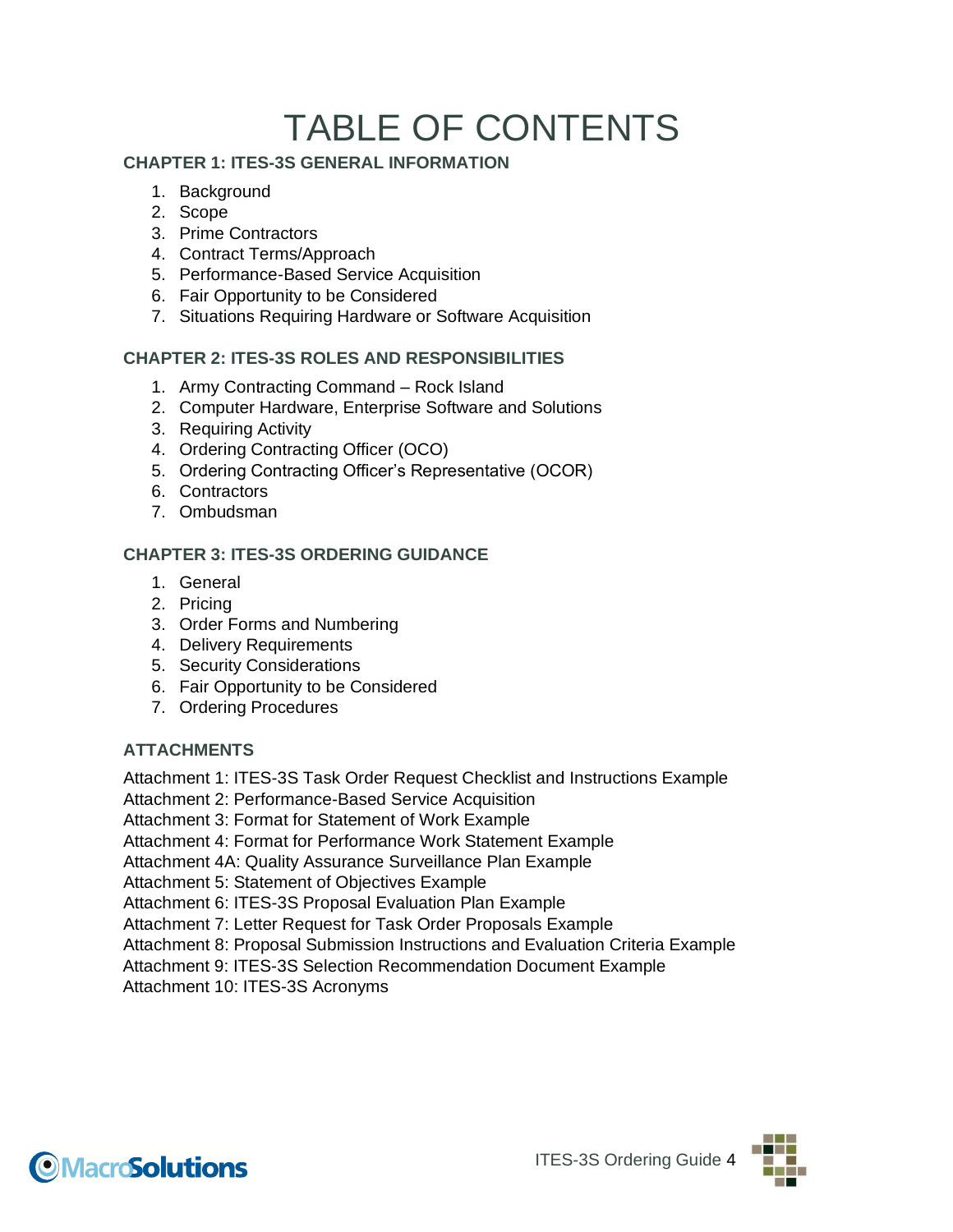# **CHAPTER 1 ITES-3S GENERAL INFORMATION**

#### **1. BACKGROUND**

The objective of the ITES-3S contracts is to meet the Army's enterprise infrastructure and infostructure goals with a full range of innovative, world-class Information Technology (IT) support services and solutions at a fair and reasonable price. ITES-3S is a multiple award, ID/IQ contract vehicle. It is the Army's primary source of IT-related services worldwide. All DOD and other Federal agencies are authorized to use the contracts to satisfy their IT requirements.

Working in partnership with the prime contractors, CHESS manages the contracts, in coordination with the ACC-RI Contracting Center. Through the use of ITES-3S, users have a flexible means of meeting IT service needs quickly, efficiently, and cost-effectively. Orders may be placed by any contracting officer from the aforementioned agencies. There is **no fee** to place orders against the ITES-3S contract.

#### **2. SCOPE**

The ITES-3S contracts encompass a full range of innovative, world-class information technology support services and solutions at a reasonable price. Firm Fixed Price (FFP), Time and Materials (T&M), and Cost Reimbursement (CR) Task Orders (TOs) are authorized under this contract. Contract Line Item Numbers (CLINs) cover the following services.

- IT solution services
- IT Subject-Matter Expert (SME)
- IT Functional Area Expert (FAE)
- Incidental construction
- Other direct costs
- IT solution equipment
- Travel and per diem
- IT solution software
- IT solution Other Direct Costs (ODCs)

The types of services and solutions offered by ITES-3S fall under the following Task Areas: Cybersecurity Services; Information Technology Services; Enterprise Design, Integration and Consolidation Services; Network/Systems Operation and Maintenance Services; Telecommunications/Systems Operation and Maintenance Services; Business Process Reengineering Services; IT Supply Chain Management Services; IT Education & Training Services and IT Commercial Cloud Computing. Copies of the ITES-3S contracts can be found on the CHESS IT e-mart. The IT e-mart Web site [is](https://chess.army.mil/)  [https://chess.army.mil. Se](https://chess.army.mil/)rvices will be acquired by issuing individual TOs.

#### **Commercial Cloud Computing**

Please NOTE: All DOD and Federal Agencies may procure Commercial Cloud Computing capabilities and technical support to transition enterprise systems/applications to a commercial cloud environment. This Scope includes Cloud

Hosting, Transition support, and Modernization. Reference this Ordering Guide's Attachments 11 for further information on specific details and resources for the preparation of inclusion.

### **OMacroSolutions**

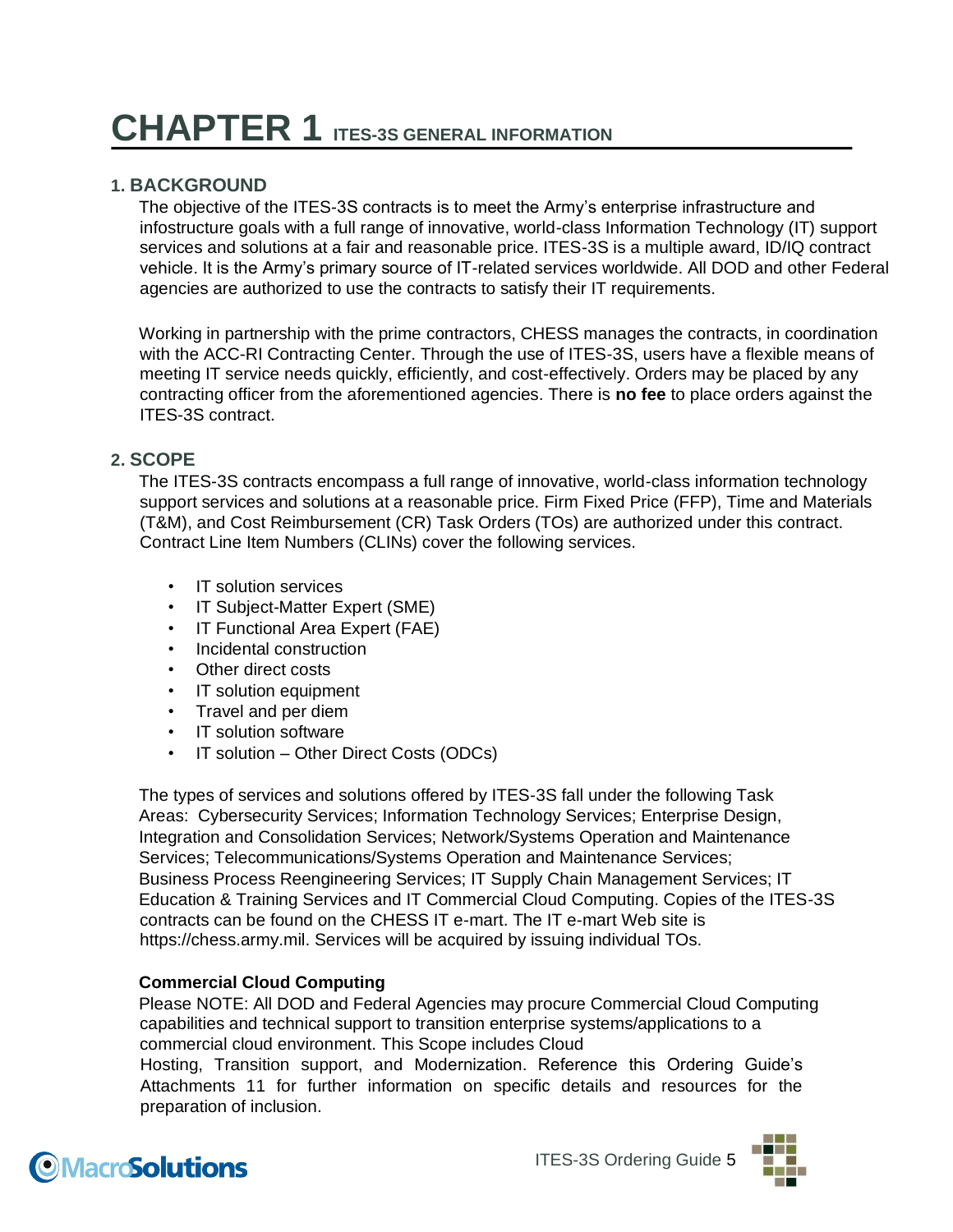Contract types will be determined IAW the FAR and Defense Federal Acquisition Regulation Supplement (DFARS) based on the circumstances of each order.

#### **3. PRIME CONTRACTORS**

A list of the ITES-3S prime contractors along with their respective contract number and business size applicable to the contracts is located at <https://chess.army.mil/Contract/Program?Name=ITES-3S>

#### **4. CONTRACT TERMS/APPROACH**

Separate, multiple awards were made for ITES-3S with the following contract terms and provisions:

| <b>Contract Terms</b>                |           | <b>ITES-3S</b>                                                                                                             |
|--------------------------------------|-----------|----------------------------------------------------------------------------------------------------------------------------|
| Contract Maximum                     | $\bullet$ | \$12,100,000,000                                                                                                           |
|                                      | $\bullet$ | The contract maximum represents the total<br>requirement for the life of the contract (including<br>options, if exercised) |
| <b>Period of Performance</b>         | $\bullet$ | 9 Years: o One five-year base Ordering                                                                                     |
|                                      |           | Period o Four one-year Ordering Period                                                                                     |
|                                      |           | options (if exercised)                                                                                                     |
| <b>Pricing Structure</b>             |           | <b>FFP</b>                                                                                                                 |
|                                      |           | T&M                                                                                                                        |
|                                      |           | <b>CR</b>                                                                                                                  |
| Performance-Based Contracting        | $\bullet$ | Preferred method for acquiring services                                                                                    |
| Fair Opportunity to be Considered    | $\bullet$ | Subject to FAR 16.505                                                                                                      |
| <b>Ordering Guidance and Process</b> | $\bullet$ | See Chapter 3 Ordering Guide - Ordering Guidance                                                                           |

#### **5. PERFORMANCE-BASED SERVICE ACQUISITION**

Performance-Based Service Acquisition (PBSA) is an acquisition structured around the results to be achieved as opposed to the manner by which the work is to be performed. Orders placed under ITES-3S are not required to be performance-based under all circumstances; however, policy promulgated by the NDAA for FY 2001 (PL 106-398, section 821), FAR 37.102, and FAR 16.505(a), establishes PBSA as the preferred method for acquiring services. In addition, for DOD agencies, DFARS 237.170-2 requires higher-level approval for any acquisition of services that is not performance-based. Accordingly, it is expected that most ITES-3S orders will be performance-based. A Performance Work Statement (PWS) or Statement of Objectives (SOO) should be prepared to accompany the Task Order Request (TOR) to the ITES-3S contractors. Reference this Ordering Guide's Attachments 2, 3, 4, and 5 for further information on PBSA and specific details and resources for the preparation of a PWS or SOO.



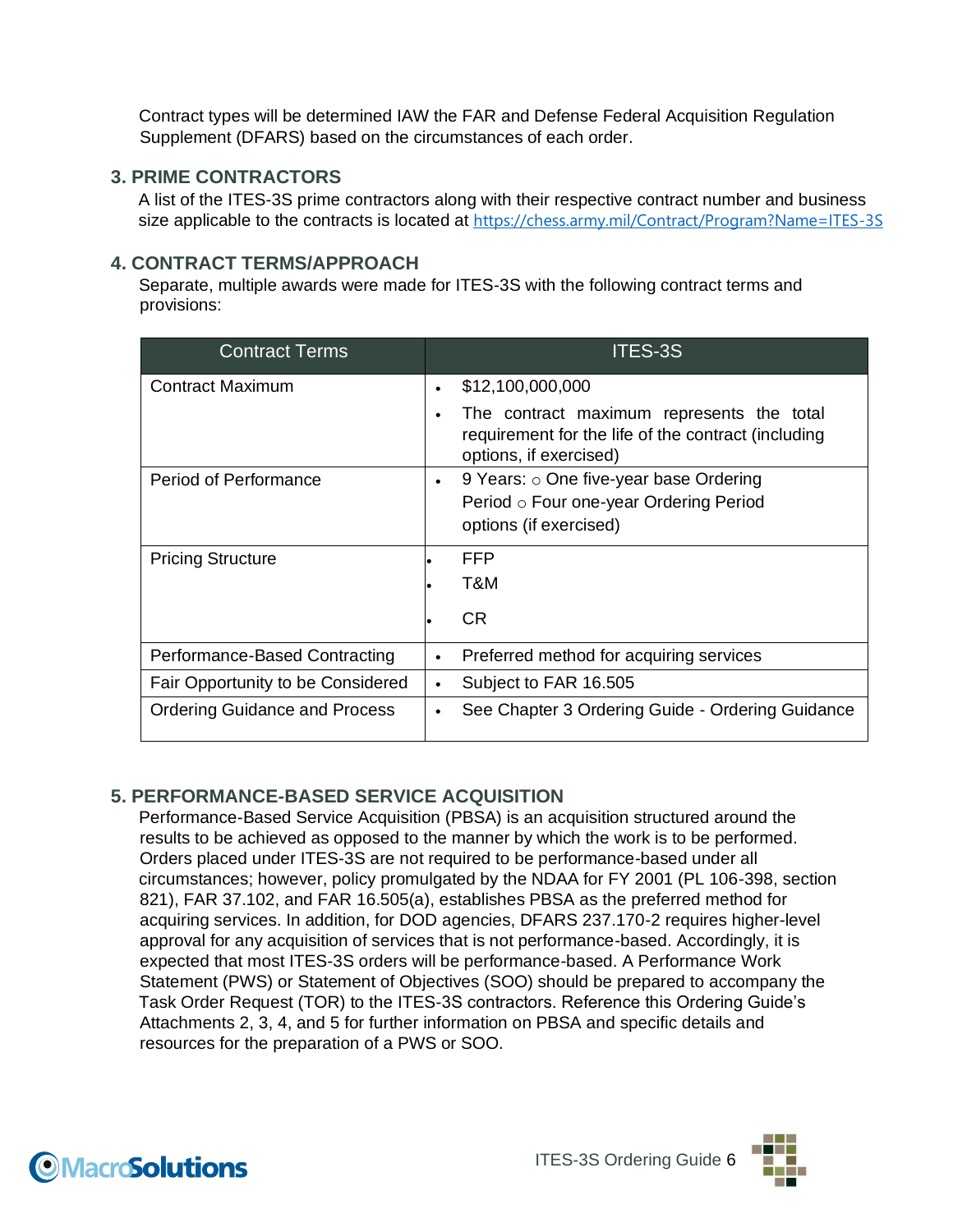#### **6. FAIR OPPORTUNITY TO BE CONSIDERED**

- IAW 10 U.S. Code § 2304c(b) and FAR 16.505(b), the OCO must provide each ITES-3S contractor a fair opportunity to be considered for each order exceeding \$3,500 unless an exception applies.
- FAR 16.505, DFARS 216.5, and Chapter 3, Paragraph 6, below contain procedures on exceptions to the fair opportunity process, as well as details on the applicability and implementation of fair opportunity to be considered.

#### **7. SITUATIONS REQUIRING HARDWARE OR SOFTWARE ACQUISITION**

#### **Software**

In situations where it is necessary to purchase new commercial software, including preloaded software, to satisfy the requirements of a particular TO, the contractor will first be required to review and utilize available DOD Enterprise Software Initiative (ESI) agreements.

If software is not available to the contractor through a DOD ESI source, the contractor shall be authorized to obtain the software through an alternate source. For Army users, a Statement of Non-Availability (SoNA) is required from CHESS when acquiring non-ESI software regardless of the dollar value. The customer shall access the SoNA process, located on the IT e-mart at [https://chess.army.mil/Content/Page/SONA.](https://chess.army.mil/Content/Page/SONA) The SoNA should be included in the TO file upon award.

For DOD users, a Non-DOD contract certification and approval is required for software buys, with the exception of the Microsoft Premier software IAW DFARS 217.78. This Non-DOD documentation is required because the ESI Blanket Purchase Agreements are established against General Services Administration (GSA) ID/IQs**.**

**Related incidental Commercial off-the-shelf (COTS) Hardware and Software** If related incidental hardware and software are required for a particular TO, the CHESS hardware contracts are the preferred source of supply. For Army users, it is the mandatory source for hardware and software IAW Army Federal Acquisition Regulation Supplement (AFARS) 5139.101. CHESS also has a representative sample list on its web site of Commercial IT Products and Services authorized for use by customers worldwide. A request for quote may be submitted for products not found on the CHESS site. If the hardware and related software required is not available from a CHESS contract or the authorized list, the contractor shall be authorized to obtain the hardware through an alternate source.

For Army users, a SoNA is required for purchase of products from another source regardless of dollar value. The listing of COTS hardware available from CHESS sources can be viewed on the IT e-mart at [https://chess.army.mil.](https://chess.army.mil/) The customer shall access the SoNA process, located on the IT e-mart at [https://chess.army.mil/Content/Page/SONA.](https://chess.army.mil/Content/Page/SONA) The SoNA should be included in the TO file upon award.



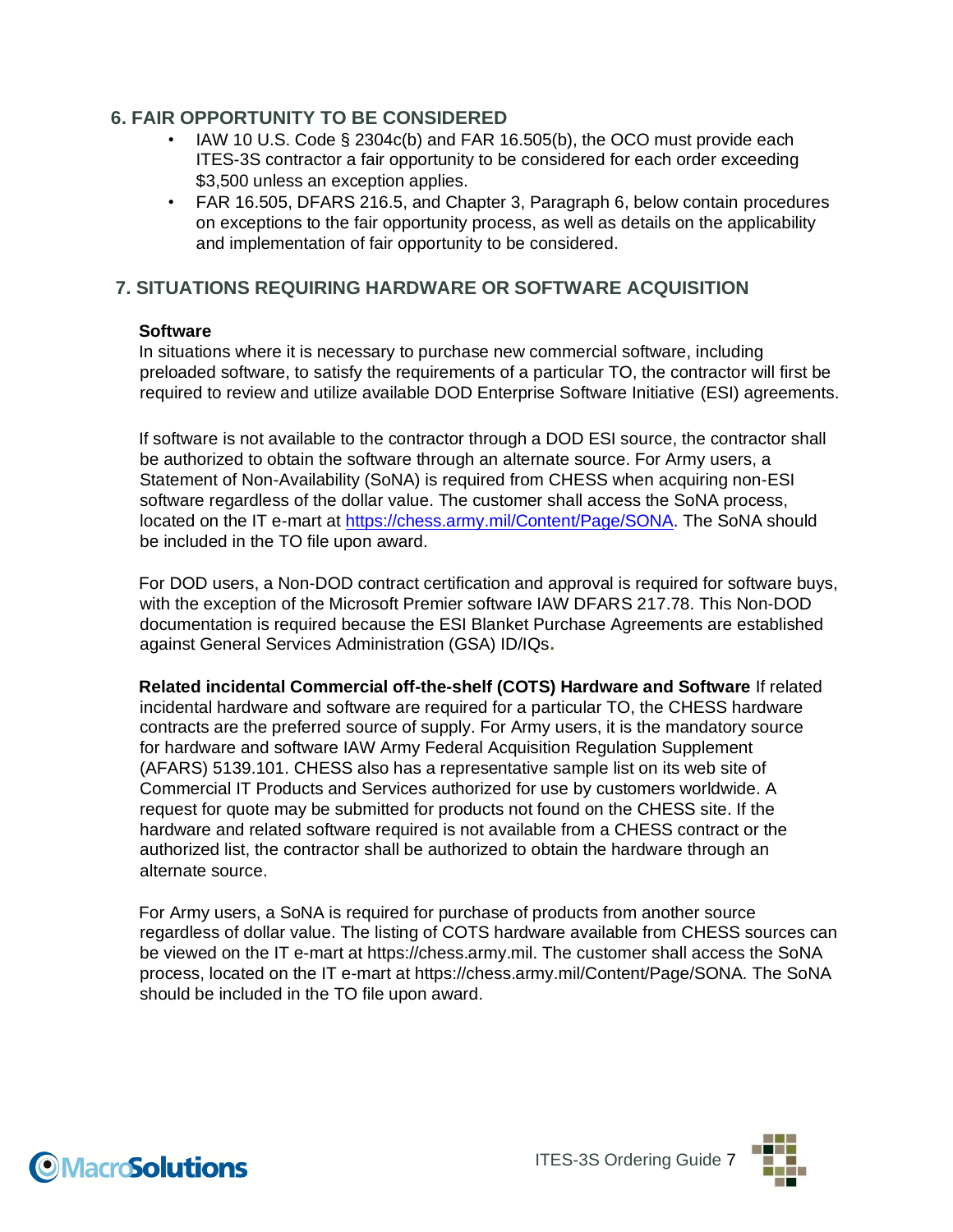# **CHAPTER 2 ITES-3S ROLES AND RESPONSIBILITIES**

The following is a summary of the roles and responsibilities for the primary organizations in the ITES-3S contract process.

#### **1. ARMY CONTRACTING COMMAND – ROCK ISLAND (ACC-RI)**

The ACC-RI Procuring Contracting Officer's (PCO) roles and responsibilities are as follows:

- Serves as the PCO for the ITES-3S contracts. The PCO has overall contractual responsibility for the ITES-3S contracts. All orders issued are subject to the terms and conditions of the contract. The contract takes precedence in the event of conflict with any order or the Ordering Guide.
- Provides advice and guidance to Requiring Activities' (RA), OCOs, and contractors regarding contract scope, acquisition regulation requirements, and contracting policies.
- Approves and issues base ITES-3S contract modifications.
- Represents the Contracting Officer position at various contract-related meetings.

#### **2. COMPUTER HARDWARE, ENTERPRISE SOFTWARE AND SOLUTIONS (CHESS)** The CHESS organization's roles and responsibilities are as follows:

- Requiring Activity (RA)s / Administrative Contracting Officer Representative (ACOR) for this acquisition
- Maintains the IT e-mart, a **no-fee** flexible procurement strategy through which an Army user may procure COTS IT hardware, software, and services. The CHESS IT e-mart website is: [https://chess.army.mil.](https://chess.army.mil/)
- With support from the Information Systems Engineering Command, Technology Integration Center, CHESS assists Army organizations in defining and analyzing requirements for meeting the Army's enterprise infrastructure and infostructure goals.
- Works with other RAs, including those outside of the Army, to help them understand how ITES-3S can best be used to meet their enterprise requirements.
- Conducts periodic meetings with the prime contractors, e.g., In-Process Review, as needed to ensure requirements, such as approved DOD standards, are understood.

#### **3. REQUIRING ACTIVITY (RA)**

RA is defined as any organizational element within the Army, DOD, or other Federal Agencies. The RA's roles and responsibilities are as follows:

- Adheres to the requirements and procedures defined in the ITES-3S contracts and these ordering guidelines.
- Defines requirements.
- Prepares TO requirements packages.
- Funds the work to be performed under ITES-3S orders.
- Provides personnel to evaluate proposals submitted.
- Provides past performance assessments.
- Monitors and evaluates contractor performance.

#### **4. ORDERING CONTRACTING OFFICER (OCO)**

The OCO's roles and responsibilities are as follows:

### **OMacroSolutions**

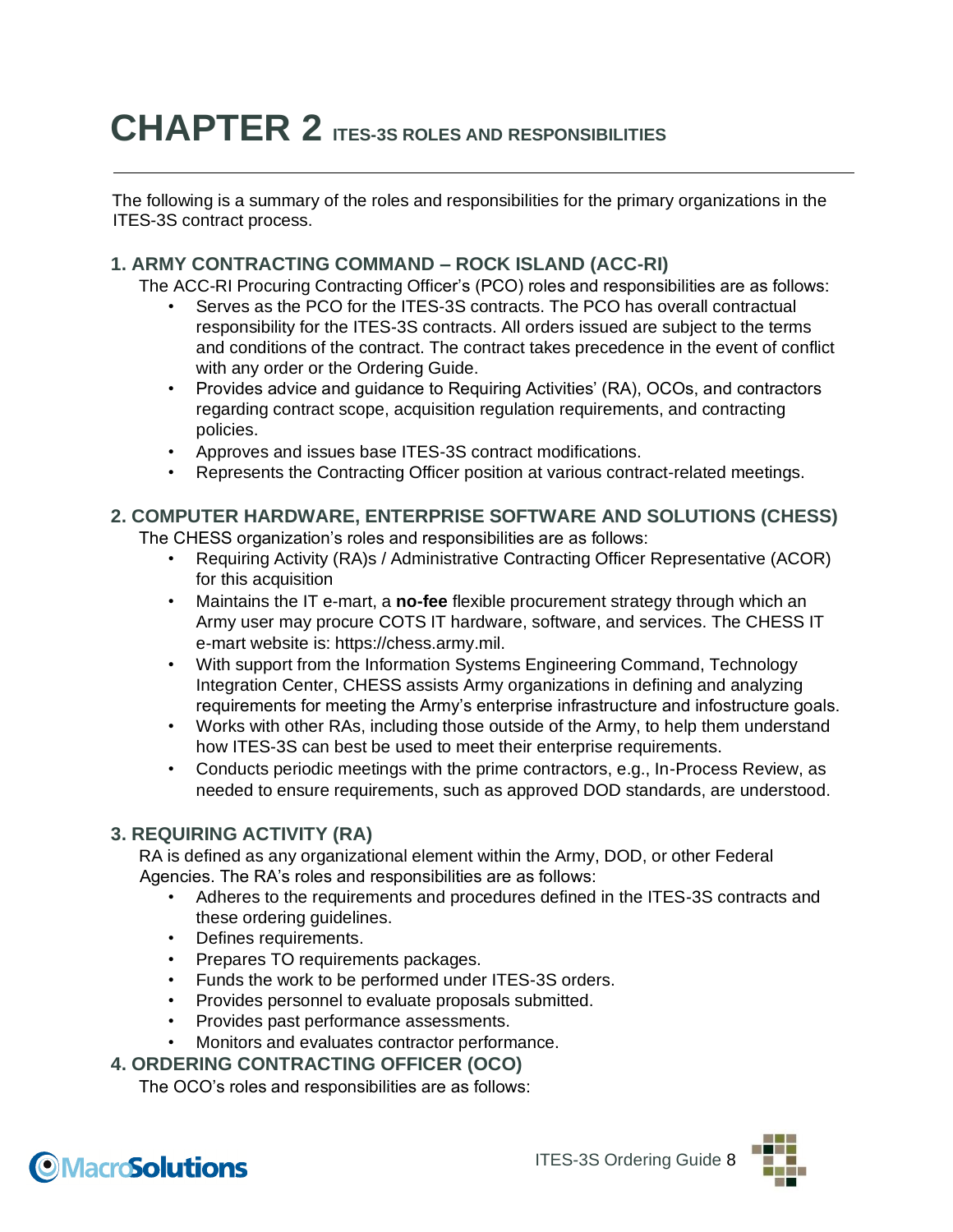- OCOs within the Army, DOD, and other Federal agencies are authorized to place orders within the terms of the contract and within the scope of their authority.
- Not authorized to make changes to the contract terms and/or conditions. The OCOs authority is limited to the individual orders.
- Serves as the interface between the contractor and the Government for individual orders issued under the ITES-3S contracts.
- Responsible for determining if bundling of requirements (see FAR 2.101) is in compliance with FAR 7.107.
- Responsible for determining whether consolidation of requirements, compliance, and approval are IAW DFARS 207.170.
- Responsible for requesting, obtaining, and evaluating proposals/quotations and for obligating funds for orders issued.
- The OCO reserves the right to withdraw and cancel a task if issues pertaining to the proposed task arise that cannot be satisfactorily resolved.
- Responsible for identifying when Earned Value Management System is applicable at the TO level IAW DFARS 252.234-7002.

#### **5. ORDERING CONTRACTING OFFICER'S REPRESENTATIVE (OCOR)**

The Task Order OCOR's roles and responsibilities are as follows:

- Task Order CORs will be designated by letter of appointment from the OCO.
- Serves as the focal point for all task activities, and primary Point of Contact (POC) with the contractors.
- Provides technical guidance in direction of the work; not authorized to change any of the terms and conditions of the contract or order.
- Shall use the measures and standards set forth in the Quality Assurance Surveillance Plan (QASP) to assess contractor performance, thereby ensuring the quality of services required by the TO are met.
- Obtains required COR training. NOTE: The Department of Defense Instruction (DoDI) 5000.72 provides the DoD
- standards for COR certification: [https://www.esd.whs.mil/Portals/54/Documents/DD/issuances/dodi/500072p.pdf?ver](https://www.esd.whs.mil/Portals/54/Documents/DD/issuances/dodi/500072p.pdf?ver=2018-09-26-083124-387%20)  [=2018-09-26-083124-387](https://www.esd.whs.mil/Portals/54/Documents/DD/issuances/dodi/500072p.pdf?ver=2018-09-26-083124-387%20)

#### **6. CONTRACTORS**

The principal role of the contractors is to perform services and/or deliver related products that meet requirements and/or achieve objectives/outcomes described in orders issued under the ITES-3S contracts.

#### **7. OMBUDSMAN**

IAW FAR 16.505(b), ITES-3S contractors that are not selected for award under a Task Order competition may seek independent review by the designated ITES-3S ordering agency's Ombudsman. The Ombudsman is responsible for reviewing complaints from contractors and ensures that all contractors are afforded a fair opportunity to be considered, consistent with the procedures set by this contract and regulation. The ACC-RI Ombudsman will review complaints from contractors on all TOs issued by ACC-RI. The Ombudsman for Task Orders not issued by ACC-RI will be the Ombudsman that supports the OCO. The designated Ombudsman for ITES-3S Task Orders issued by ACC-RI is: Kevin Larkin

Army Contracting Command-Rock Island (ACC-RI)



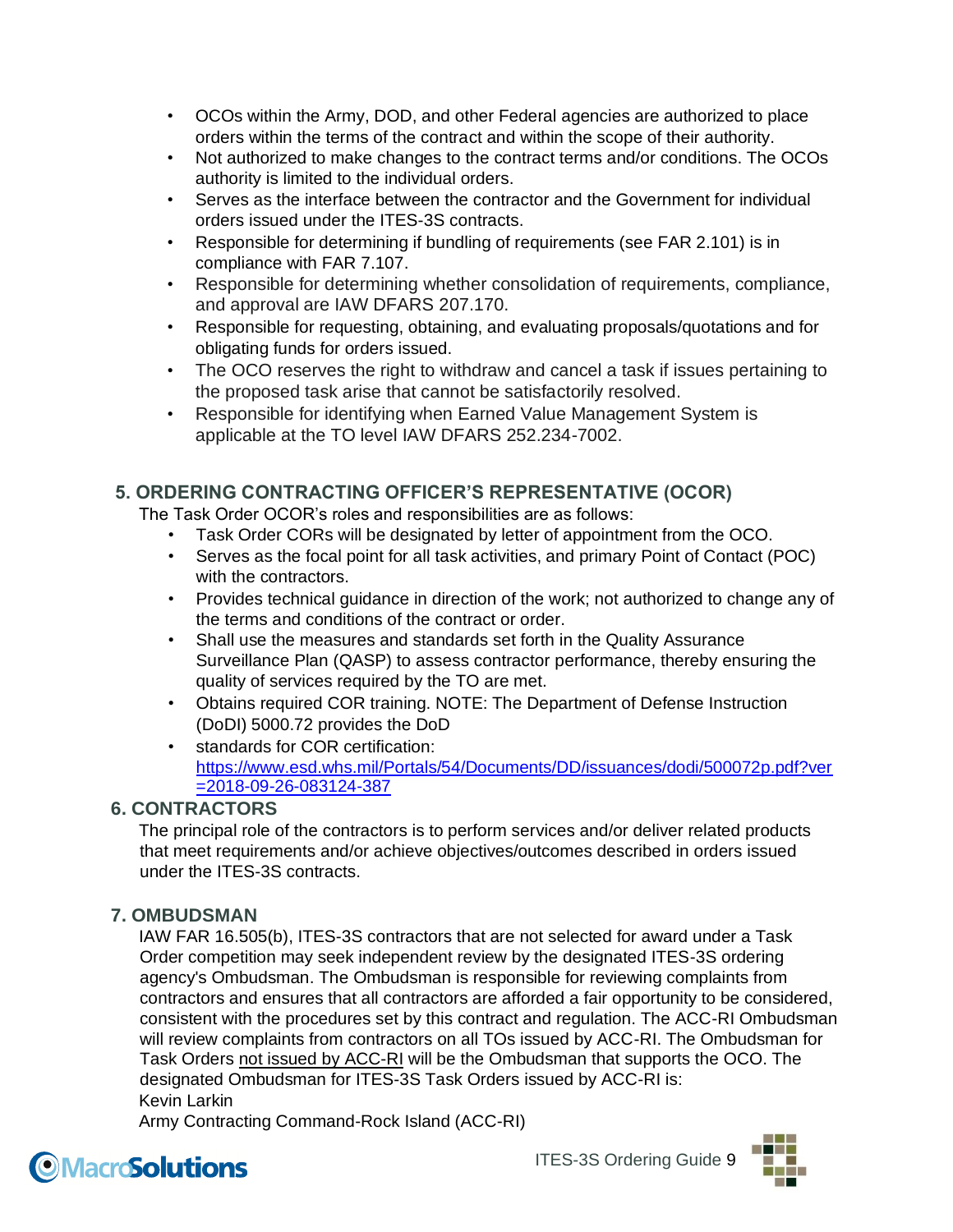CCRC-OC 3055 Rock Island Arsenal Rock Island Arsenal 309-782-1717 / DSN 793-1717 kevin.l.larkin.civ@mail.mil

Note: IAW Section 835 of the National Defense Authorization Act for Fiscal Year 2017 ( codified as FAR 16.505(a)(10)), the U.S. Government Accountability Office (GAO) will entertain a protest filed for delivery orders valued in excess of \$25,000,000. The \$25, 000,000.00 threshold applies to DoD, NASA, and Coast Guard. The threshold for all other agencies is \$10,000,000.00. Procedures for protest are found at Title 4 Code of Federal Regulations Part 21 (GAO Bid Protest Regulations).



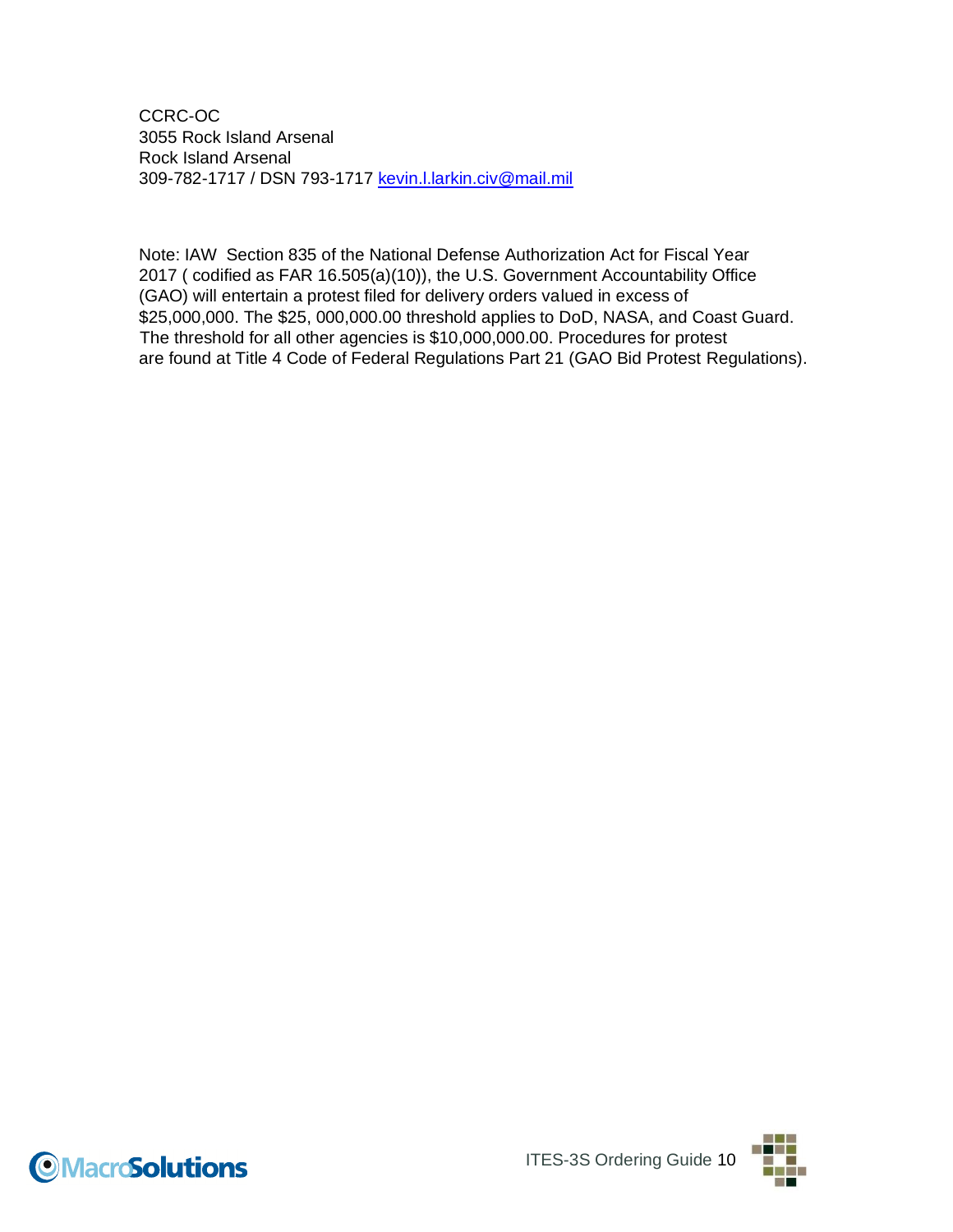# **CHAPTER 3 ITES-3S ORDERING GUIDANCE**

#### **1. GENERAL**

- Ordering is decentralized for all ITES-3S requirements. Ordering under the contracts is authorized to meet the needs of the Army, DOD, and other Federal agencies. There are no approvals, coordination, or oversight imposed by the PCO on any OCO. OCOs are empowered to place orders IAW the terms and conditions of the ITES-3S contracts, ITES-3S ordering guidelines, the FAR, DFARS (as applicable), and the OCO's agency procedures.
- The PCO will not make judgments or determinations regarding orders awarded under the ITES-3S contracts by an OCO. All issues must be resolved consistent with individual agency procedures and/or oversight.
- Upon request, the PCO is available to provide guidance to OCOs executing orders under the ITES-3S contracts.
- The CHESS IT e-mart at [https://chess.army.mil is](https://chess.army.mil/) available to make price comparisons among all ITES-3S awardees and solicit competitive quotes. Only services and related incidental hardware/software items are to be released on the ITES-3S IT e-mart. Hardware/software-only items are to be placed on ADMC-2 or ITES- 2H/3H. The OCO will initiate the Task Order Request (TOR) process by issuing a TOR to all awardees via the CHESS IT e-mart. OCOs MUST issue the Request for Proposal (RFP)/TORs via the IT e-mart.
- When posting an RFP/TOR, RAs are not to simply submit an ITES-3S contractor's quote as an RFP/TOR. This is considered to be contractor proprietary information.
- When posting a TOR, include specific delivery instructions for proposal responses. Contractors will indicate their interest via CHESS IT e-mart; however, proposal packages shall be delivered by means identified in the TOR.

#### **2. PRICING**

- All TOs awarded pursuant to this contract on a FFP or T&M basis must be priced IAW the pricing set forth in the Labor Rate Table (reference contractors' ITES-3S Price Matrix, Section J, Attachment 3). The labor rates in the labor rate table reflect the fully burdened composite rates for each labor category and will apply to all direct labor hours. The composite rates include separate rates for work performed at the contractor site and at the Government site for each labor category. An ITES-3S contractor may propose labor rates that are lower than those specified in its Labor Rate Table, but shall not exceed the labor rates in its Labor Rate Table.
- CR TOs are allowable under ITES-3S. CR TOs are suitable for use only when uncertainties involved in contract performance do not permit costs to be estimated with sufficient accuracy to use any type of FP TO. A CR TO may be used only when the contractor's accounting system is adequate for determining costs applicable to the TO and appropriate Government surveillance during performance will provide reasonable assurance that efficient methods and effective cost controls are used.

The Government's minimum requirements for each labor category are identified in Labor Category Descriptions. Contractors may augment their labor categories and job descriptions on a TO basis. If a contractor decides to augment a labor category; the labor type and cost shall not change. Augmenting a labor category is not defined as adding a new labor category. TO proposals shall be limited to only those labor

**OMacroSolutions** 

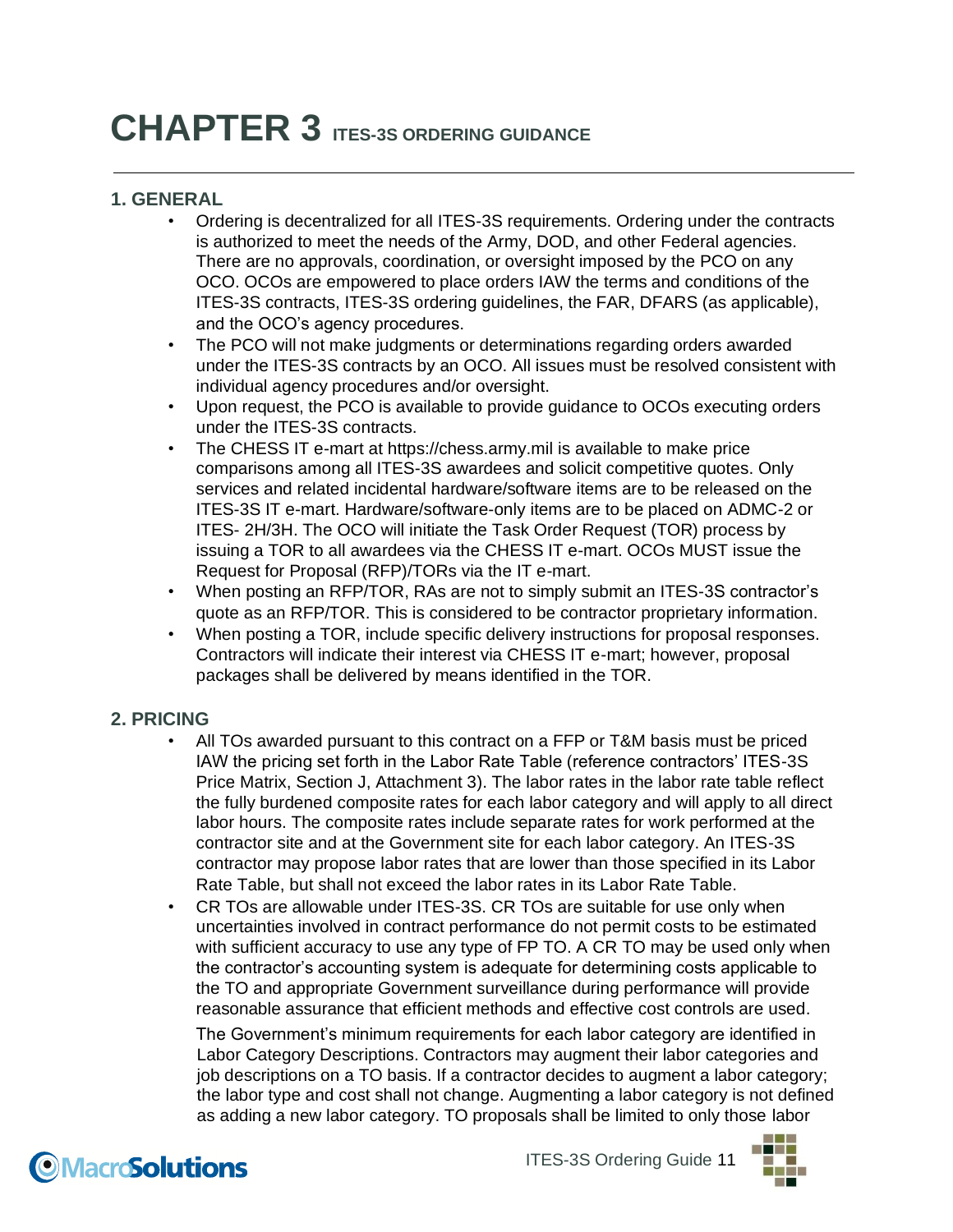categories contained within the base contract. The contractor may propose to the Government, at its discretion, additional labor categories and job descriptions within the scope of ITES-3S. The PCO is the only official authorized to add a labor category to the base contract via contract modification.

• Unlike other labor categories, the IT subject-matter expert (SME), IT FAE, and incidental construction categories may only be used if no other labor category can satisfy the requirement. If the ITES-3S contractor proposes these categories when not directed by the OCO, no fee or profit is allowed. OCOs are discouraged from directing the use of FAEs and SMEs. However, if the OCO deems it necessary to direct the ITES-3S contractor to propose these categories, a fixed fee of 3% is allowable. ITES-3S contractors are required to seek and obtain approval from the OCO for the use of these categories when proposed in a TO. There is no fixed labor rate associated with the SME, FAE, and incidental construction categories.

#### **3. SMALL BUSINESS SET ASIDE**

- The following clauses only apply at the order level when the requirement has been set-aside for Small Business:
	- o 52.219-3 Notice of HUBZone Set-Aside or Sole Source Award (Nov 2011) o 52.219-6 - Notice of Total Small Business Set-Aside (Nov 2011) with Alternate I o 52.219-13 - Notice of Set-Aside of Orders (Nov 2011) o 52.219-14 - Limitations on Subcontracting (Nov 2011)
	- o 52.219-27 Notice of Service-Disabled Veteran-Owned Small Business Set-Aside (Nov

2011) o 52.219-29 - Notice of Set-Aside for, or Sole Source Award to,

#### **Economically**

Disadvantaged Women-Owned Small Business Concerns (Dec 2015) o 52.219-30 - Notice of Set-Aside for, or Sole Source Award to, Women-Owned Small

Business Concern Eligible Under the Women-Owned Small Business Program (Dec 2015)

• Note that the Limitations on Subcontracting clause only applies at the Task Order level. Small businesses may compete on unrestricted TOs without having to meet the requirements of the Limitations on Subcontracting clause.

#### **4. ORDER FORMS AND NUMBERING**

• An appropriate order form (Defense Department (DD) Form 1155, Order for Supplies or Services, or Non-DOD Federal agencies equivalent) shall be issued for each TO. The use of Government credit cards is also authorized IAW applicable rules and procedures. TOs may be issued via telephone, fax, e-mail, postal mail or CHESS's IT e-mart.

#### **5. DELIVERY REQUIREMENTS**

Delivery of services shall be IAW individual orders.

#### **6. SECURITY CONSIDERATIONS**

The level of classified access will be incorporated into individual TOs as necessary. If determined necessary based on the level of classification, a DD Form 254, Contract Security Classification Specification, should be prepared and included in the TO request and resulting order.



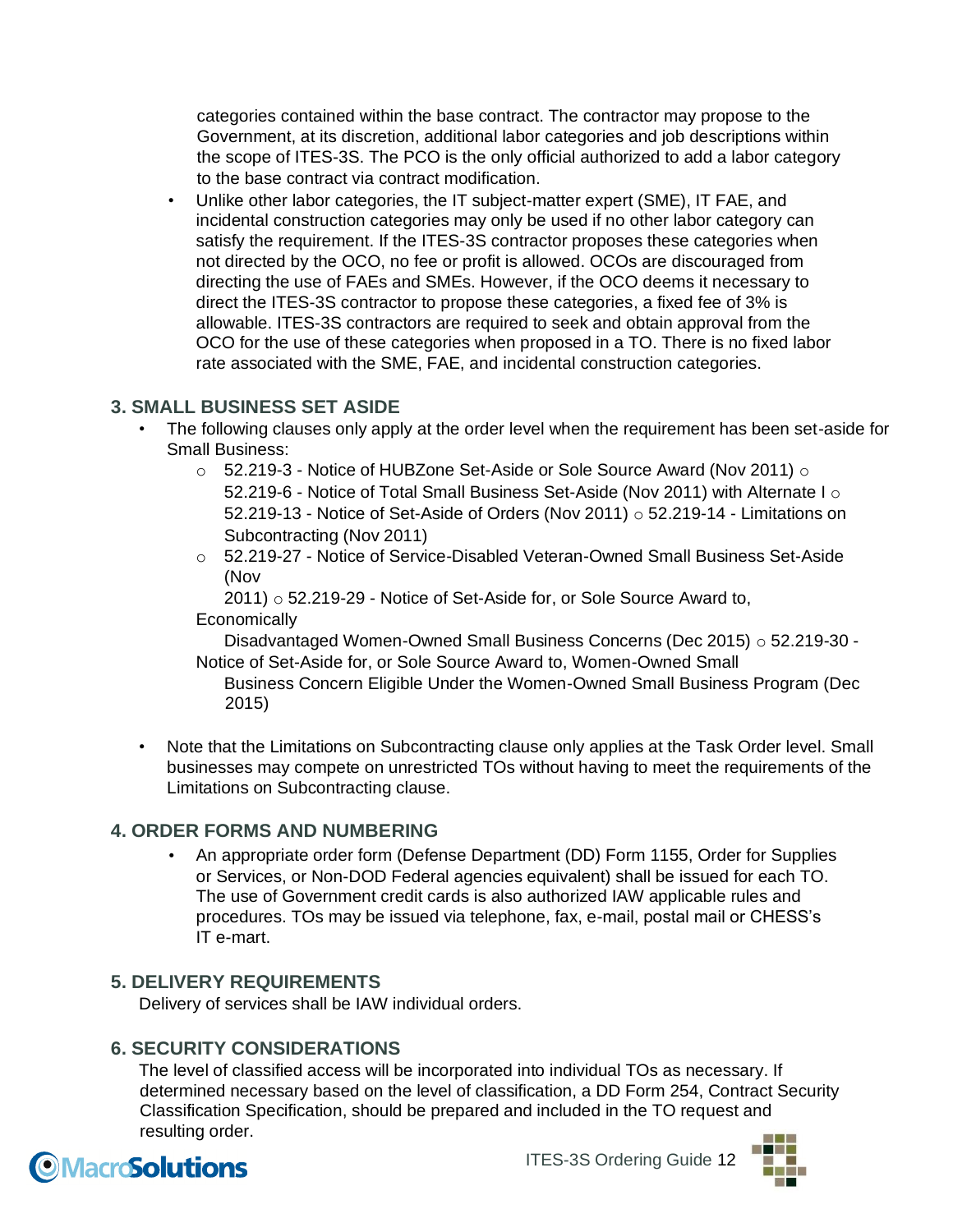#### **7. FAIR OPPRORTUNITY TO BE CONSIDERED**

IAW FAR 16.505(b)(2), for all orders exceeding \$3,500, the OCO shall give every ITES-3S contractor a fair opportunity to be considered for a TO unless one of the exceptions to fair opportunity applies (see paragraph below for further discussion of exceptions). The OCO must consider all ITES-3S contractors for the work though he/she is not necessarily required to contact any of them. The OCO must document his/her rationale if applying one of the exceptions to fair opportunity; however, no special format is required. All orders exceeding \$250,000 for DOD agencies must be placed on a competitive basis IAW FAR 16.505 unless a written waiver is obtained, using the limited sources justification and approval format in FAR 16.505(b)(2)(ii)(B). OCO should refer to their agency's approval authorities for placing orders on an "other than a competitive" basis. This competitive basis requirement applies to all orders by, or on behalf of, DOD. Non-DOD agencies shall comply with their own agency's procedures.

For orders by, or on behalf of, DOD exceeding \$250,000, the requirement to place orders on a competitive basis is met only if the OCO:

- Provides a notice of intent to purchase to every ITES-3S contractor, including a description of work to be performed and the basis upon which the selection will be made; and
- Affords all ITES-3S contractors responding to the notice a fair opportunity to submit an offer and to be fairly considered.

#### **Exceptions to Fair Opportunity**

As provided in FAR 16.505(b)(2), the OCO may waive the requirement to place an order on a competitive basis with a written limited sources justification and approval if one of the following circumstances applies:

- The agency's need for the supplies or services is so urgent that providing a fair opportunity would result in unacceptable delays. Use of this exception requires a justification that includes reasons why the ITES-3S processing time for a fair opportunity to be considered will result in an unacceptable delay to the agency. The justification should identify when the effort must be completed and describe the harm to the agency caused by such a delay.
- Only one contractor is capable of providing the supplies or services required at the level of quality required because the supplies or services ordered are unique or highly specialized. Use of this exception should be rare. When using this exception, explain: (1) what is unique or highly specialized about the supply or service, and (2) why only the specified contractor can meet the requirement.
- The order must be issued on a sole-source basis in the interest of economy and efficiency because it is a logical follow-on to an order already issued under these contracts, provided that all awardees were given a fair opportunity to be considered for the original order.
- A statute expressly authorizes or requires that the purchase be made from a specified source.

FAR 16.505(b)(1)(ii) provides that the OCO is not required to contact each of the awardees if information is available that will ensure that each awardee is provided a fair opportunity to be considered for each order.



### **OMacroSolutions**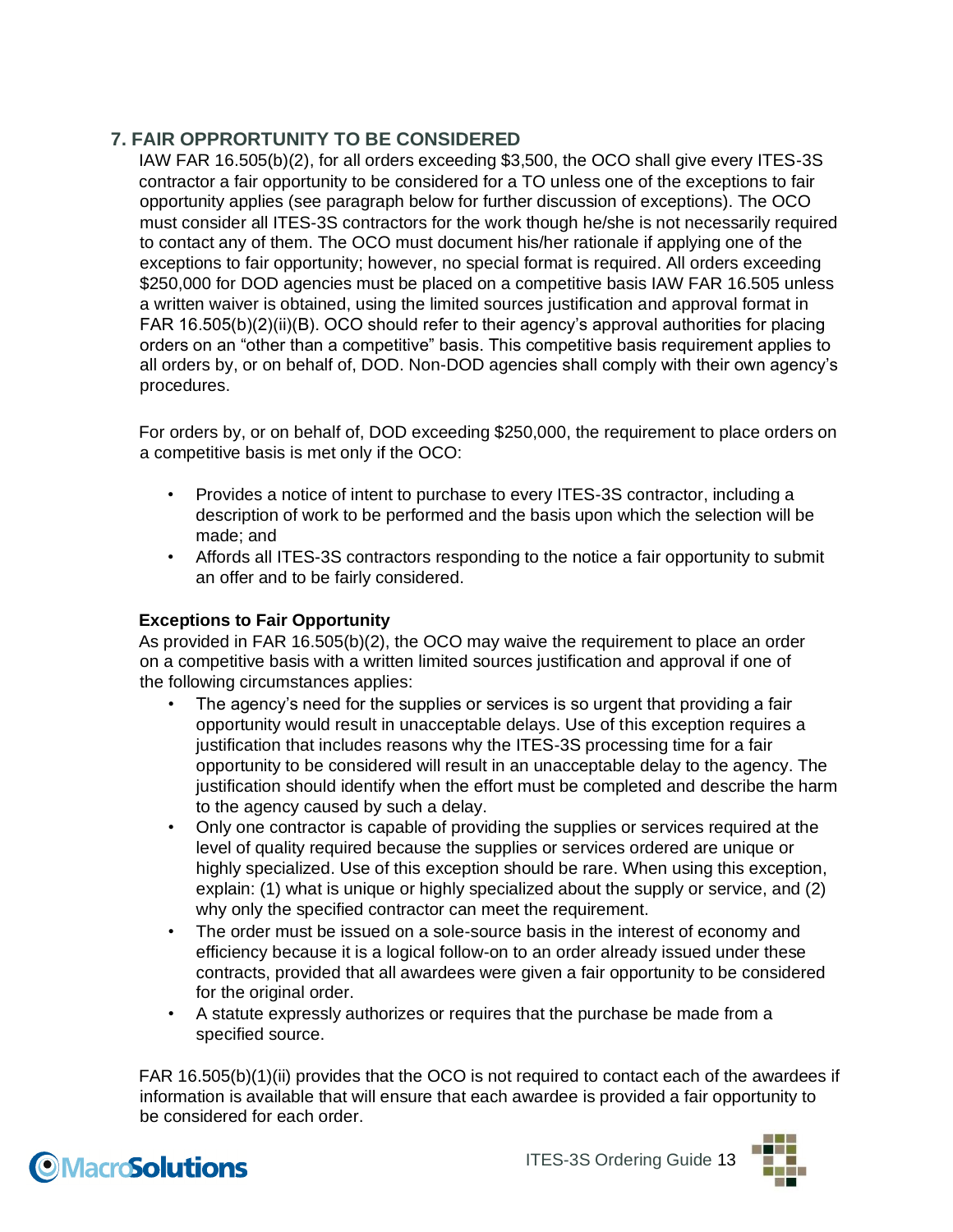The OCO must follow his/her agency's procedures for documenting the process and rationale for selection of the awardee for each TO. At a minimum, the OCO must document the selection to include price consideration.

#### **8. ORDERING PROCEDURES**

#### **Task Order Request**

• The RA prepares the TOR package and submits it to the OCO. Ordering Guide Attachment 1 is an example of a TO checklist.

**NOTE**: When submitting requests ensure that the customer and/or site address is correct and includes as much information as possible to allow for an accurate proposal. (i.e. serial numbers, manufacturer/part numbers, quantities, whether the requirement is a renewal or new requirement, customer ID number, contract numbers, renewal contract number or other type of account identifier.)

At a minimum, the package should contain the following:

- Statement of Work (SOW), PWS, or SOO: the RA may select from these work statements, depending on their specific requirements; however, performance-based orders must be used to the maximum extent possible for services as required by FAR 37.102 and FAR 16.505(a) (see Ordering Guide Attachment 2).
- Specific formats have been developed to streamline the processing time. See examples of the SOW at Ordering Guide Attachment 3, the PWS at Ordering Guide Attachment 4, and the SOO at Ordering Guide Attachment 5.
	- 1. The PWS identifies the technical, functional, and performance characteristics of the Government's requirements. The PWS describes the work in terms of the purpose of the work to be performed rather than either "how" the work is to be accomplished or the number of hours to be provided.
	- 2. The SOO is an alternative to the PWS. It is a very brief document (commonly 2-10 pages, depending upon complexity, although there is no maximum or minimum required length) that summarizes key agency goals and outcomes to which contractors respond. It is different from a PWS in that, when a SOO is used, offerors are asked to develop and propose a PWS as part of their solution. Typically, SOO responses would also propose a technical approach, performance standards, incentives/disincentives, and a QASP based upon commercial practices.

At a minimum, a SOO must contain the following information:

- Purpose
- Scope or mission
- Period and place of performance
- Background
- Performance objectives (i.e., required results)
- Any operating constraints

Upon award, the winning offeror's solution to the SOO should be incorporated into the resulting TO; the SOO itself is not part of the TO.



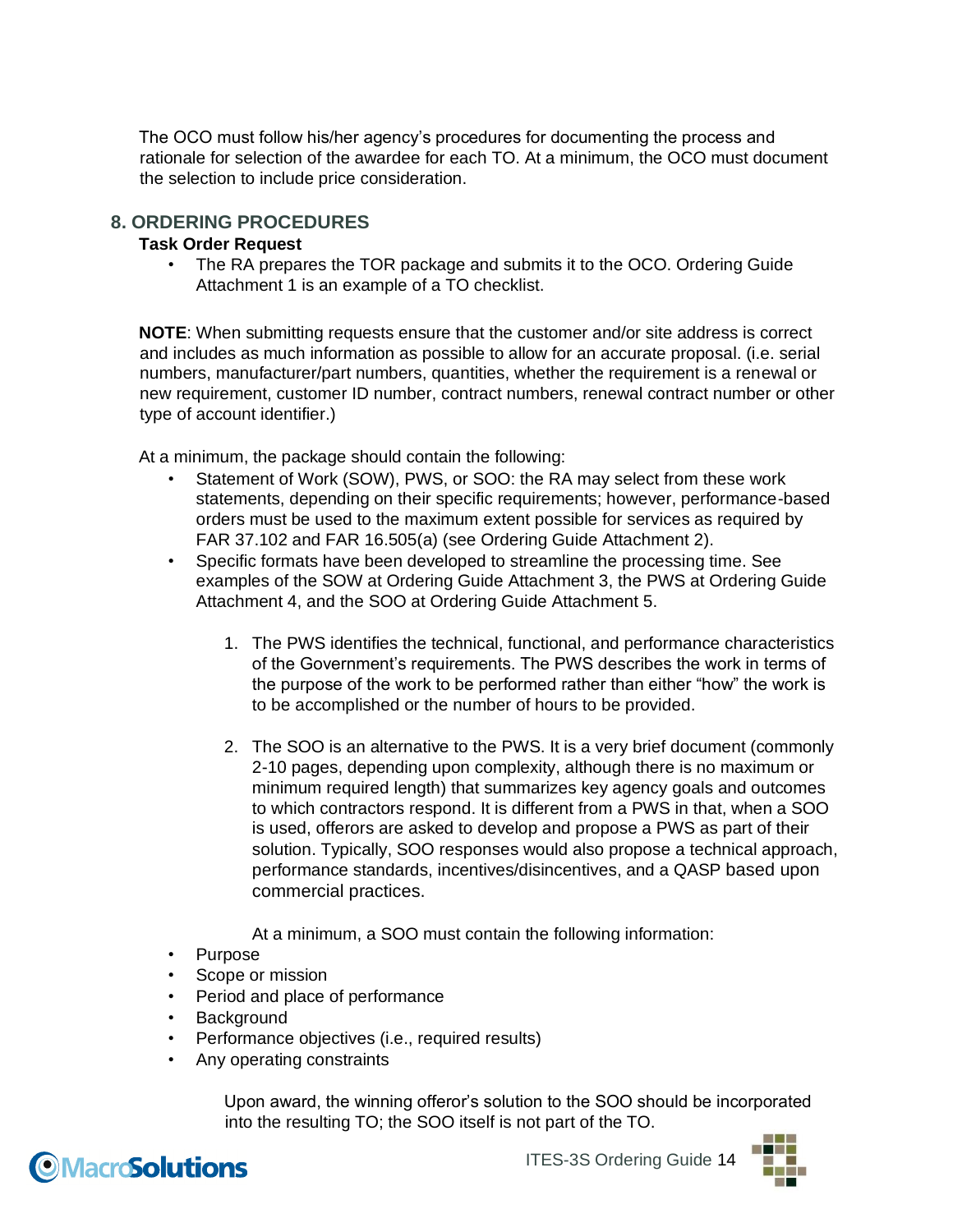- Funding Document: ITES-3S Orders are funded by the OCO's RA. Individual OCOs should provide specific instructions as to the format and content.
- Independent Government Cost Estimate: the estimate will assist the OCO in determining the reasonableness of the contractors' cost and technical proposals. The estimate is for Government use only and should not be made available to the ITES-3S contractors.
- Basis for TO Award: the OCO, in conjunction with the RA, develops the evaluation criteria that form the basis for TO award. Whether the award will be based on low price, technical acceptability or best value, the criteria should be provided to the contractor. If the award will be based on best value, evaluation factors and significant sub factors that will affect contract award and their relative importance should be shown. Ordering Guide Attachment 6, Proposal Evaluation Plan, has been developed as a recommended format for documenting the basis for award.

#### **Task Order Request Preparation**

The OCO will issue a TOR to all ITES-3S contractors for orders exceeding \$3,500.00. The request will include a transmittal letter identifying the TO strategy, contract type, proposal receipt date and time, estimated contract start date, period of performance, and any other related information not contained elsewhere; the appropriate work statement; instructions for submission of a technical and cost/price proposal and selection criteria/basis for award, any special requirements (i.e., security clearances, travel, special knowledge); and other information deemed appropriate for the respective order. Ordering Guide Attachment 7 contains a recommended memo requesting proposals and Ordering Guide Attachment 8 contains sample instructions/basis for award.

- Recommend a submission date of 10 calendar days after issuing a TO request for receipt of proposals; however, the scope and complexity of the TO should be considered when determining proposal due date.
- If unable to perform a requirement, the contractor shall submit a "no bid" reply in response to the proposal request. All "no bids" shall include a brief statement as to why the contractor is unable to perform, e.g., conflict of interest.
- In responding to proposal requests that include a requirement to provide products as part of an overall IT services solution, ITES-3S contractors are expected to use CHESS hardware contracts as preferred sources of supply. Other sources may be proposed, but will require justification by the contractor and the approval of the OCO. In addition, contractors are expected to facilitate maximum utilization of ESI source software.
- The IT e-mart has the capability for up to five attachments per proposal. If contractors are to submit a proposal greater than five attachments and the OCO is allowing the contractor to email the balance of the attachments, the OCO is expected to state which attachments are to be submitted through the e-mart.

#### **Evaluation Criteria**

All evaluation criteria must be identified and clearly explained in the TOR. The TOR must also describe the relative importance of the evaluation criteria. The OCO, in conjunction with the RA, may consider the following evaluation criteria (price or cost must be a factor in the selection criteria) to evaluate contractors' proposals:



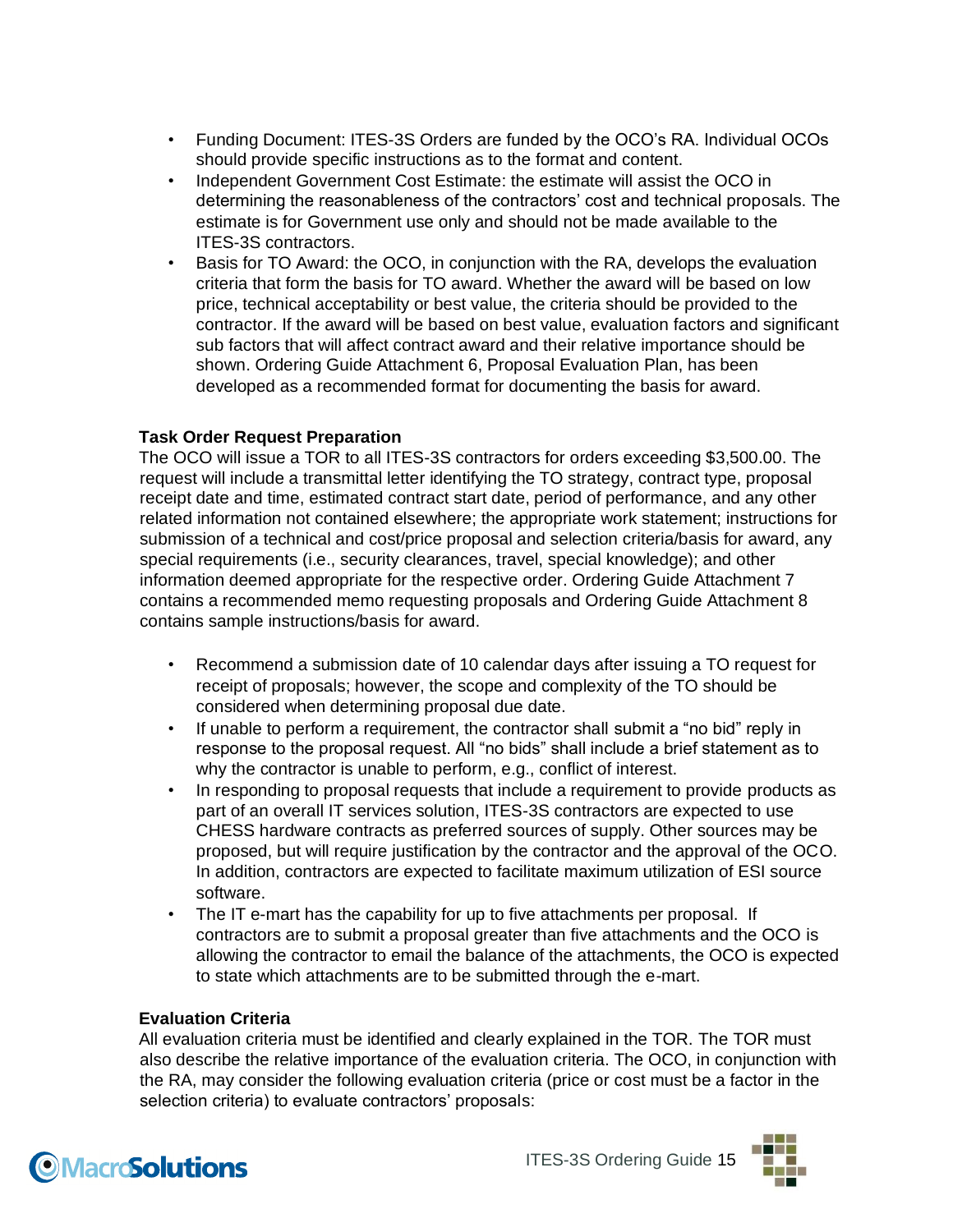Technical/management approach:

- Understanding of the requirement
- Technical and management approach
- Staffing plan (e.g., skill mix, personnel experience or qualifications and availability of personnel, performance location)
- Areas of expertise
- Past performance on prior TOs under this contract (e.g., approach, personnel, responsiveness, timeliness, quality, and cost control) (**NOTE**: If practicable, automated systems such as Past Performance Information Management System or Past Performance Information Retrieval System should be utilized in lieu of requesting past performance information from the contractors).
- Current distribution of workload
- Knowledge of the customer's organization
- Teaming arrangements (including subcontracting)
- Security (including clearance level)
- Performance-based approach
- Other specific criteria as applicable to the individual TO

#### **Cost/Price**

This part of the proposal will vary depending upon the contract type planned for the TO. It should include detailed cost/price amounts of all resources required to accomplish the TO (labor hours, rates, travel, etc.). The contractor may not exceed the labor rates specified in its respective contract's ITES-3S Price Matrix, Section J, Attachment 3. However, the contractor is permitted to propose labor rates that are lower than those established in the Labor Rate Table. The contractor shall fully explain the basis for proposing lower rates. The proposed reduced labor rates will not be subject to audit; however, the rates will be reviewed to ensure the Government will not be placed at risk of nonperformance. The reduced labor rates will apply only to the respective TO and will not change the fixed rates in Labor Rate Tables. The level of detail required shall be primarily based on the contract type planned for use, as further discussed below.

- **FFP and T&M**. The proposal shall identify labor categories IAW the ITES-3S Price Matrices and the number of hours required for performance of the task. The proposal must identify and justify use of all non-labor cost elements. It must also identify any Government-Furnished Equipment (GFE) and/or Government Furnished-Information (GFI) required for task performance. If travel is specified in the TOR, airfare and/or local mileage, per diem rates by total days, number of trips, and number of contractor employees traveling shall be included in the cost/price proposal. Other information shall be provided as requested in the proposal request.
- **CR**. Both "sanitized" and "unsanitized" cost/price proposals will be required for CRtype TOs only. "Unsanitized" cost proposals are complete cost proposals that include all required information. "Sanitized" cost proposals shall exclude all company proprietary or sensitive data but must include a breakdown of the total labor hours proposed and a breakout of the types and associated costs of all proposed ODCs. Unless otherwise noted, unsanitized proposals will only be provided to the OCO, while sanitized proposals may be provided to the evaluator(s) and other personnel involved in the procurement. Cost/price proposals shall include, at a minimum unless otherwise indicated in the TOR, a complete work breakdown structure that coincides



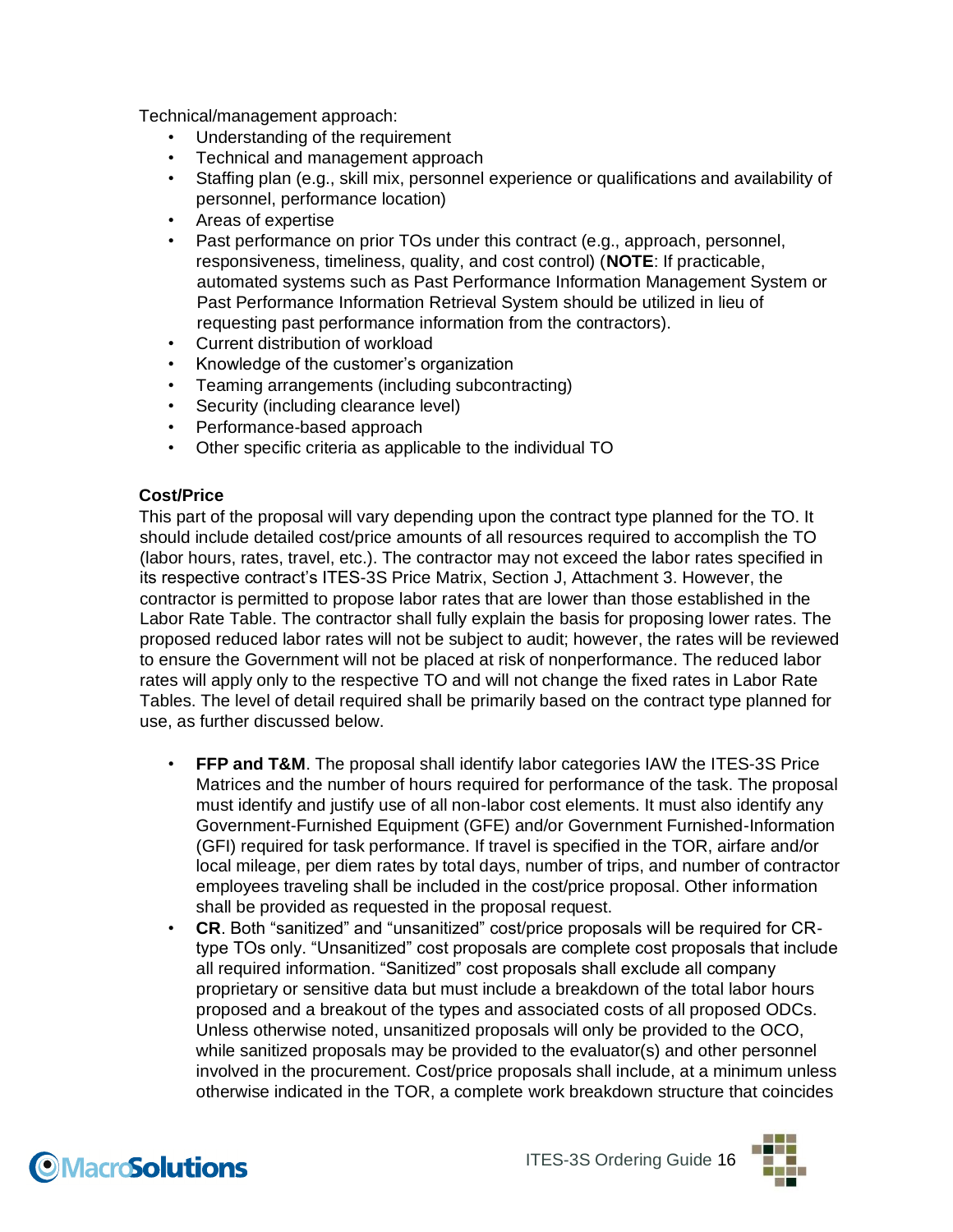with the detailed technical approach and provides proposed labor categories, hours, wage rates, direct/indirect rates, ODCs, and fees. CR proposals shall be submitted IAW FAR clause 52.215-20 "Requirements for Cost or Pricing Data or Information Other Than Cost or Pricing Data."

#### **Evaluation**

If a "mini-competition" is being conducted, a panel of evaluators should be appointed to review the proposals submitted by ITES-3S contractors. For each non-price evaluation factor, the evaluators should identify strengths and weaknesses in the proposals and should assign an adjectival rating (e.g., outstanding, good, etc.) for each non-price factor. The evaluators' findings should be documented in a written evaluation report. The price factor should be evaluated independently from the non-price factors. Individuals who are evaluating non-price aspects of the proposal should not have access to pricing information while performing their evaluations. Evaluations must be conducted fairly and IAW the selection criteria in the solicitation. After an initial evaluation of proposals, negotiations (discussions) may be held. Refer to FAR Part 15 for general guidance on the proper conduct of discussions.

#### **Award**

Once evaluations are completed, an authorized selection official must make an award decision and document the rationale for his/her decision. Prior to making a decision, copies of all evaluations must be forwarded to the selection official for his/her review and consideration. Ordering Guide Attachment 9 is an example of the Selection Recommendation Document.

The Selection Recommendation Document is signed by the selection official and forwarded to the OCO. This form can also be used to document an exception to the fair opportunity requirements.

At a minimum, the following information shall be specified in each TO Award:

- Date of order
- POC (name), commercial telephone and fax numbers, and e-mail address
- OCOs commercial telephone number and e-mail address
- Description of the services to be provided, quantity unit price and extended price, or estimated cost and/or fee (TO INCLUDE THE CLIN FROM PART B). The work statement should be attached; the contractor's proposal may be incorporated by reference.
- Delivery date for supplies
- Address and place of performance
- Packaging, packing, and shipping instructions, if any
- Accounting and appropriation data and Contract Accounting Classification Reference Number (ACRN) (Defense Finance and Accounting Service requires an ACRN(s) on all orders.)
- Specific instructions regarding how payments are to be assigned when an order contains multiple ACRNs
- Invoice and payment instructions
- Any other pertinent information

IAW 10 U.S. Code § 2304c(d) and FAR 16.505(a)(10), the ordering agency's award decision on each order is generally not subject to protest under FAR Subpart 33.1 except for a



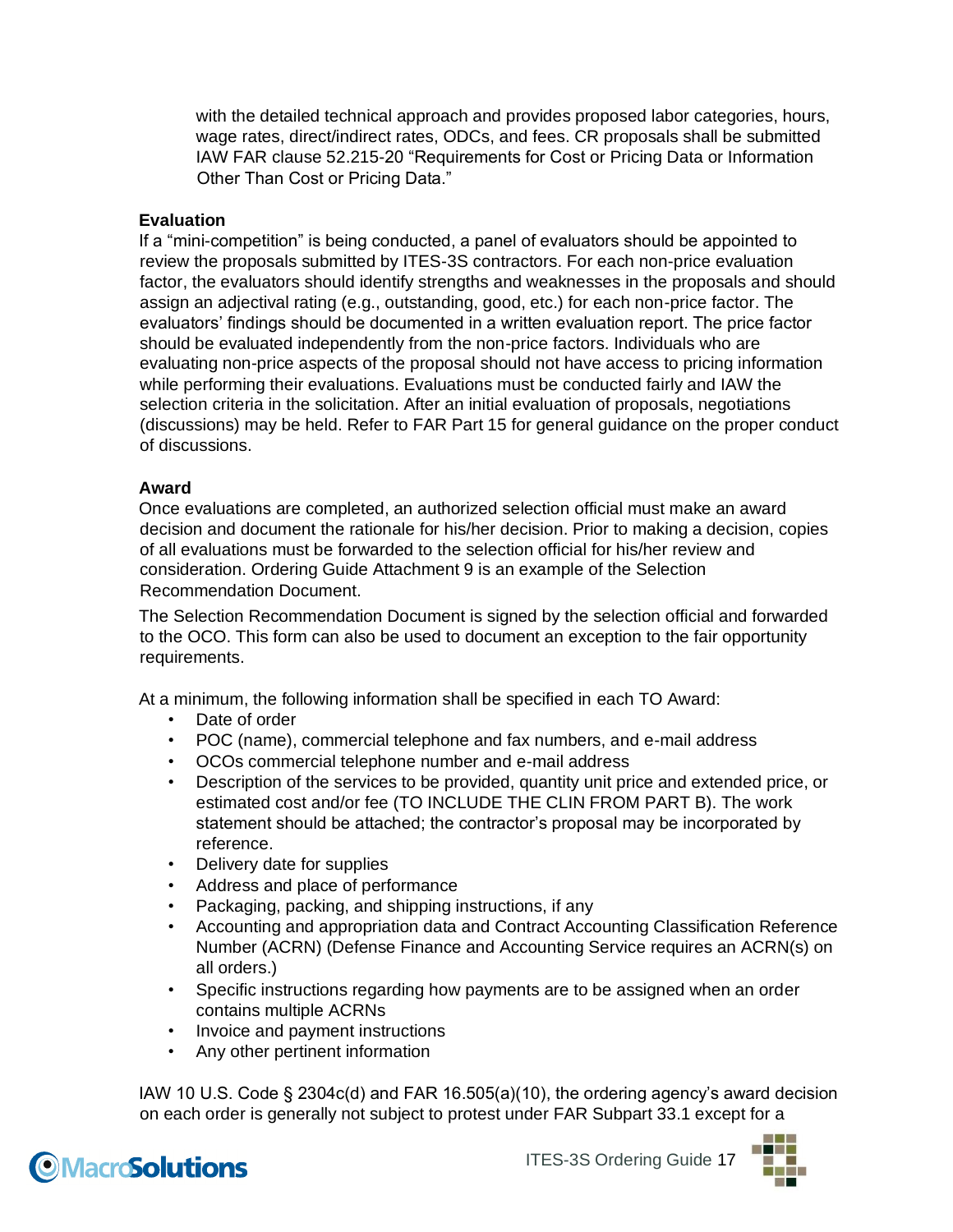protest that an order increases the scope, period, or maximum value of the contract. In lieu of pursuing a bid protest, ITES-3S contractors may seek independent review by the designated Ombudsman. The Ombudsman will review complaints from the contractors and ensure that all contractors are afforded a fair opportunity to be considered for each order, consistent with the procedures in the contract. The designated Ombudsman is identified in Chapter 2, paragraph 7, of these guidelines.

The executed order will be transmitted via fax, e-mail, or by verbal direction from the OCO. If verbal direction is given, written confirmation will be provided within five working days.

After award, timely notification shall be provided to the unsuccessful offerors and will identify, at a minimum, the awardee and award amount.



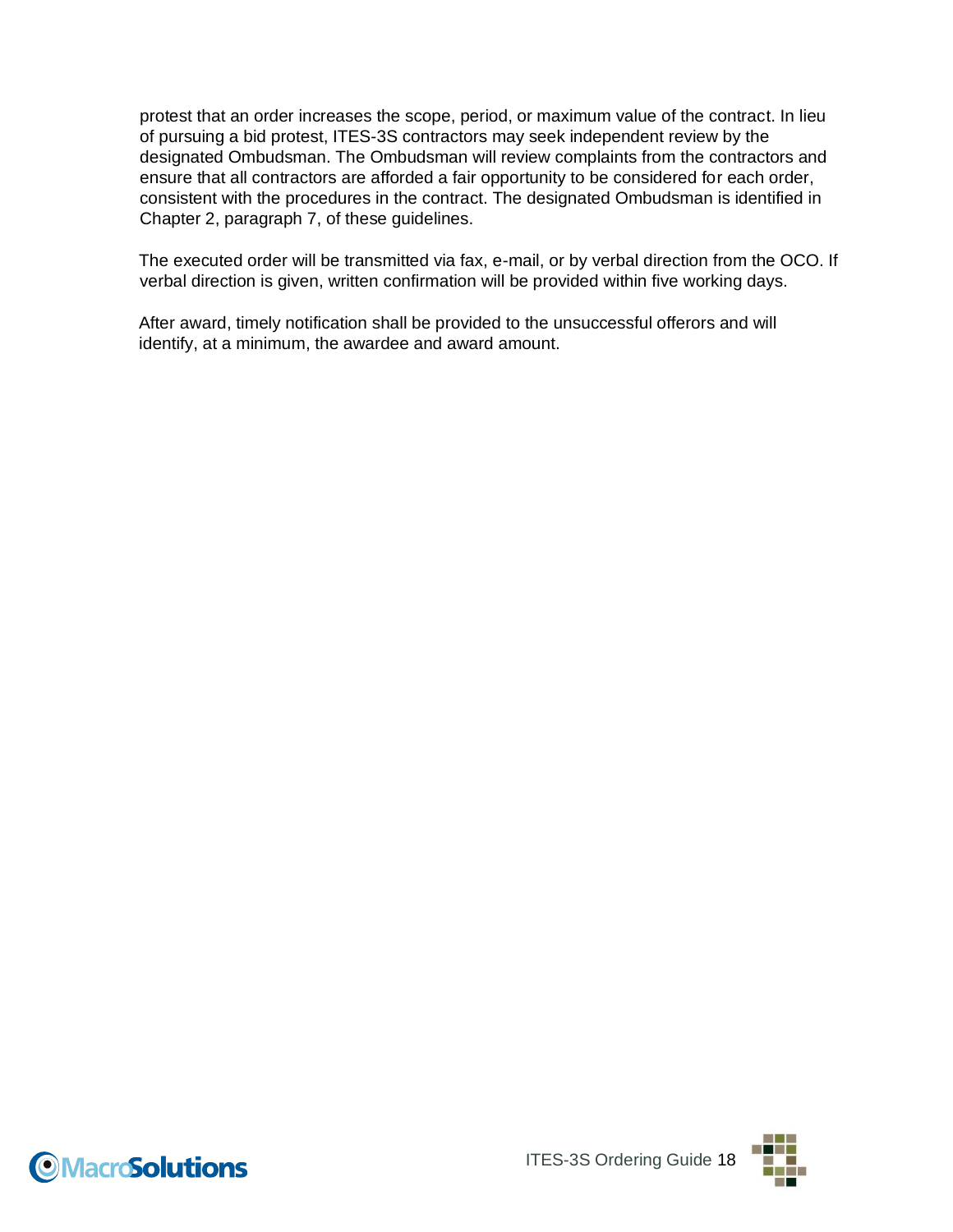The ITES-3S TO award process is illustrated below:



#### **Post Award Debriefing**

Under 10 USC § 2305(b)(5), unsuccessful offerors in competitions for TOs exceeding \$5,500,000 have the right to a post-award debriefing if they meet certain request deadline requirements. The deadline requirements can be found in FAR 15.506(a)(1). Under FAR 15.506(a)(4)(i), untimely debriefing requests may be accommodated, and 15.506 is not limited to unsuccessful offerors. Timely requests for a post-award debriefing for TOs meeting the threshold above must be honored, and their debriefings must meet the requirements of FAR 15.506. Also, contracting officers are encouraged to provide debriefings to untimely offerors under competitions exceeding \$5,500,000 and to offer a debriefing to all other offerors under TO competitions, even those valued below the mandatory threshold described above. Non- mandatory debriefings should follow all of the requirements in FAR 15.506(d), (e), and (f). Debriefings may be done orally, in writing, or by any method acceptable to the contracting officer.

#### **Evaluation of Contractor's TO Performance**

At TO completion, the ITES-3S contractor submits a request for a performance evaluation to the order's COR or his/her designated representative. The order's COR or his/her designated representative shall complete these evaluations for each TO, regardless of dollar value, within 30 days of completion. Performance evaluations shall also be completed annually for orders that have a performance period in excess of one year. Annual



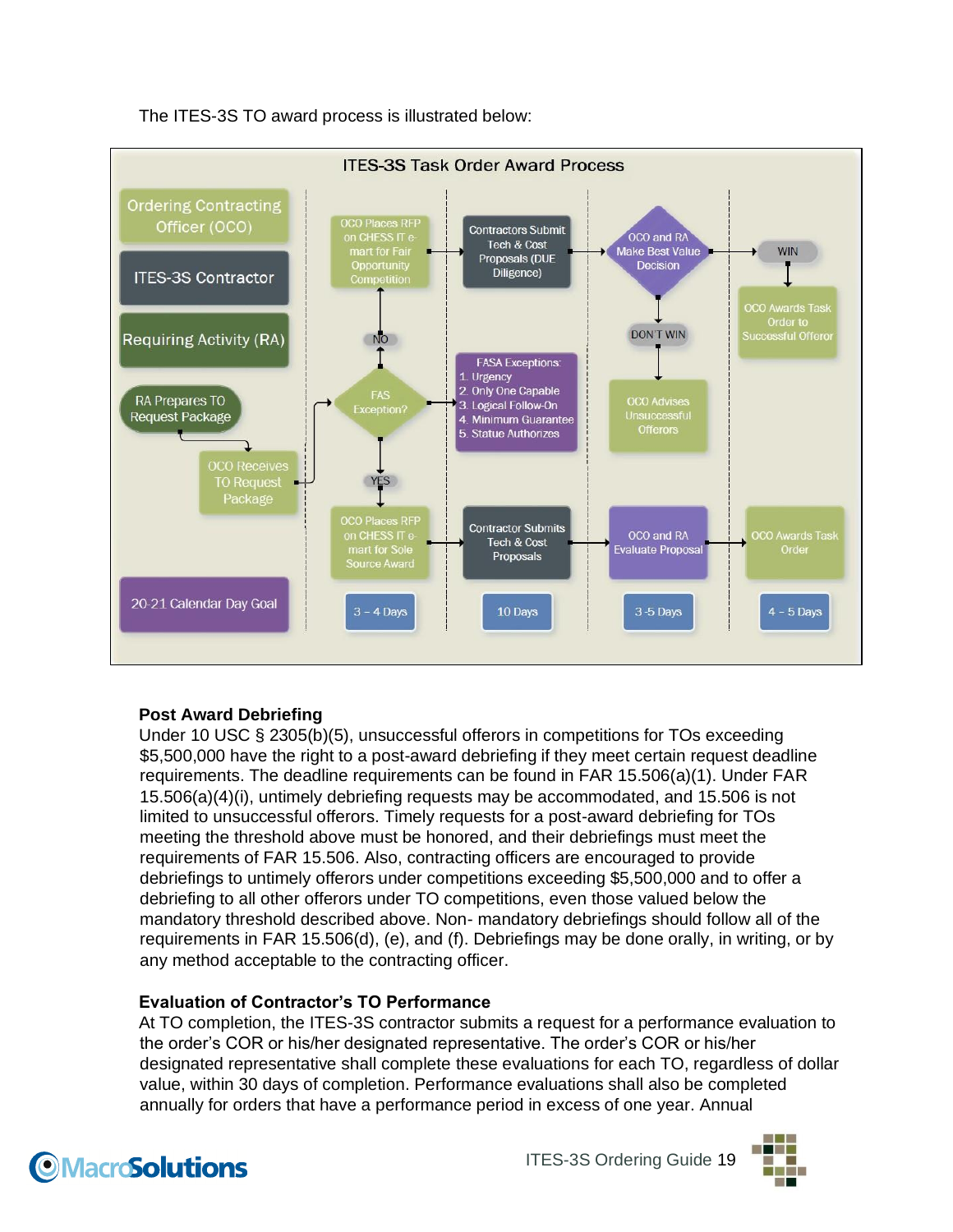performance evaluations shall be completed within 30 days of TO renewals. Performance evaluations may also be done, as otherwise considered necessary, throughout the duration of the order (but generally no more than quarterly). The performance evaluations will be located on the CHESS IT e-mart at https://chess.army.mil/Static/SRV\_ITS\_SB\_EVL\_CON.

Contractor Performance Assessment Reports (CPARs) are required in the Information Technology or Services sectors for actions valued at \$1M or above. A final CPAR is performed when all performance on the contract is completed. Interim CPARs must be performed on deliveries/performance exceeding 18 months. A CPAR should contain past performance information that is current and relevant information for future source selection purposes. It includes the contractor's record of conforming to contract requirements, standards of good workmanship, forecasting and controlling costs, adherence to contract schedules, administrative aspects of performance, reasonable and cooperative behavior, commitment to customer satisfaction, and business-like concern for the interest of the customer.



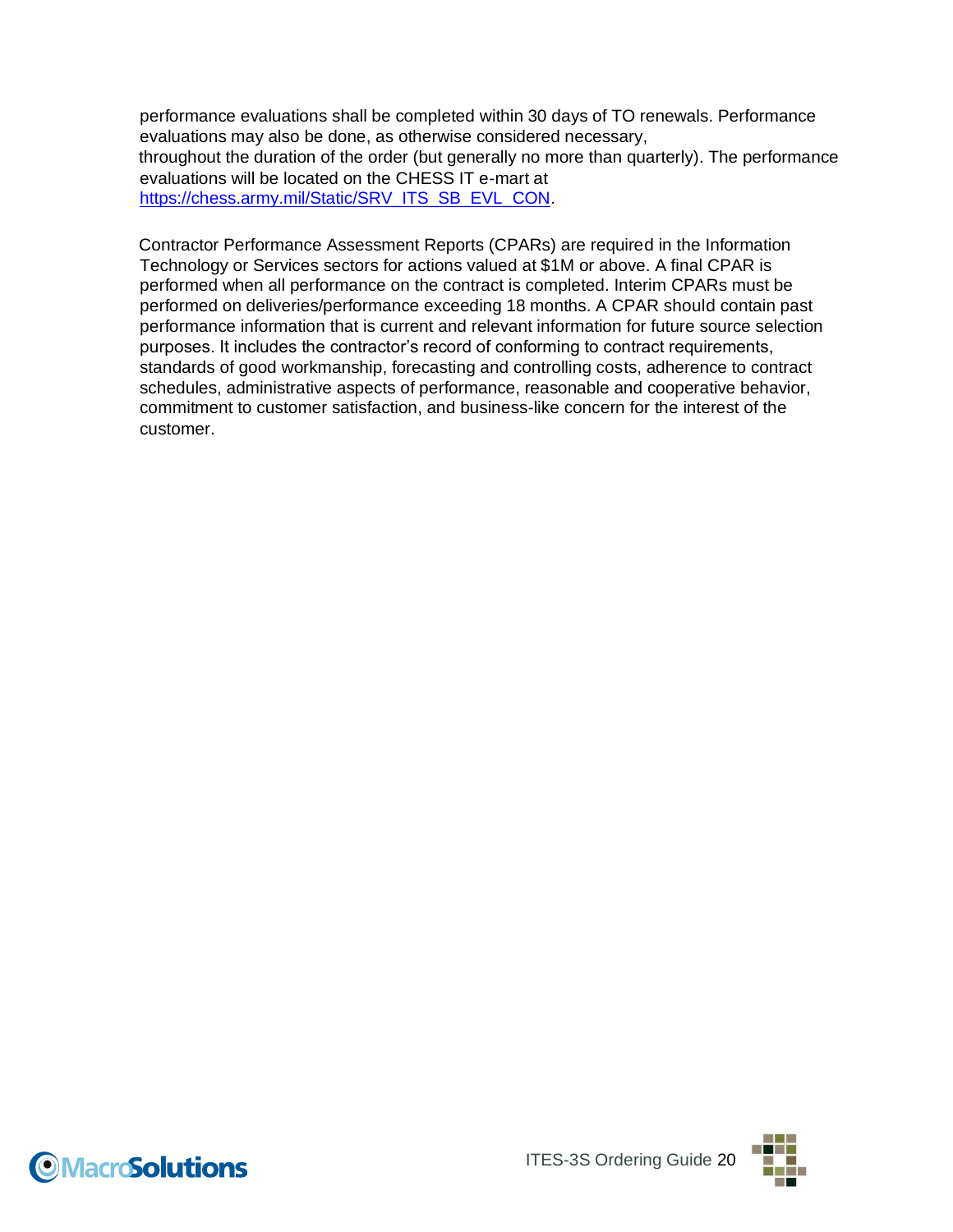# **ATTACHMENT 1 EXAMPLE**

#### **ITES-3S TASK ORDER REQUEST CHECKLIST and**

#### **INSTRUCTIONS**

This form constitutes a request for contract support under the ITES-3S contracts. The requiring activity (RA) shall complete this form, together with the associated Ordering Guide attachments, and forward the entire package to the appropriate ordering contracting officer for processing.

| 1. Task Order (TO) Title.                                                                                                                                                                                                                                                                                                                                                                                                                                                                                                                                                                                                                                           |  |  |  |  |
|---------------------------------------------------------------------------------------------------------------------------------------------------------------------------------------------------------------------------------------------------------------------------------------------------------------------------------------------------------------------------------------------------------------------------------------------------------------------------------------------------------------------------------------------------------------------------------------------------------------------------------------------------------------------|--|--|--|--|
| 2. RA Point of Contact. Include name, title, organization, commercial and DSN phone numbers for voice and fax, and e-mail address:                                                                                                                                                                                                                                                                                                                                                                                                                                                                                                                                  |  |  |  |  |
|                                                                                                                                                                                                                                                                                                                                                                                                                                                                                                                                                                                                                                                                     |  |  |  |  |
| 3. Designated Order Contracting Officer Representative (COR). Include name, title, organization, commercial and DSN phone numbers for voice and fax, and e-<br>mail address (If same as block 2, type "same"):                                                                                                                                                                                                                                                                                                                                                                                                                                                      |  |  |  |  |
| 4. Attachments Checklist. Complete package must include the following items. Send files electronically via e-mail or fax to the ordering contracting officer.                                                                                                                                                                                                                                                                                                                                                                                                                                                                                                       |  |  |  |  |
| $\Box$ Work Statement (check one)<br>$\Box$ Statement of Work<br>$\Box$ Performance Work Statement includes Quality Assurance Surveillance Plan $\Box$<br><b>Statement of Objectives</b><br>$\Box$ Funding Document(s) (scanned or other electronic version is preferable)<br>□ Independent Government Cost Estimate<br>$\Box$ Proposal Evaluation Plan Bundling Determination (if needed)<br>$\Box$ Consolidation Determination (if needed)<br>$\Box$ Justification for Work Statement that is not Performance-Based<br>$\Box$ TO unique Defense Department Form 254 (only if security requirements)                                                               |  |  |  |  |
| 5. TO Information                                                                                                                                                                                                                                                                                                                                                                                                                                                                                                                                                                                                                                                   |  |  |  |  |
| Contract Type (check one) Time and Materials (T&M) and Cost Reimbursement (CR) contract types require justification in accordance with (IAW) Federal Acquisition<br>Regulation (FAR) (the ordering contracting officer makes the final determination of which order type is in the best interest of the government).                                                                                                                                                                                                                                                                                                                                                |  |  |  |  |
| Firm Fixed Price (no justification required)<br>о<br>CR (provide justification in the box, below)<br>о<br>T&M (provide justification in the box, below)<br>Rationale: T&M and CR contract types require justification IAW FARs.                                                                                                                                                                                                                                                                                                                                                                                                                                     |  |  |  |  |
| Federal Acquisition Streamlining Act (FASA) Exception. If you are citing a FASA exception to fair opportunity competition, designate which one below with a justification.                                                                                                                                                                                                                                                                                                                                                                                                                                                                                          |  |  |  |  |
| <b>FASA Exception Justification:</b>                                                                                                                                                                                                                                                                                                                                                                                                                                                                                                                                                                                                                                |  |  |  |  |
| The agency need for services is of such urgency that providing such opportunity would result in unacceptable delays.<br>П<br>Only one such contractor is capable of providing services required at the level of quality required because they are unique or highly specialized.<br>The order should be issued on a sole-source basis in the interest of economy and efficiency as a logical follow-on to an order already issued under this<br>contract, provided that all ITES-3S contractors were given a fair opportunity to be considered for the original order.<br>A statue expressly authorizes or requires that the purchase be made from specified source. |  |  |  |  |
| 6. Order COR Training Certification: Army Order CORs are required to have COR training prior to appointment IAW paragraph 1.7 of the Army Contracting Command<br>(ACC) Acquisition Instruction. Appendix A of the ACC Acquisition Instruction contains a list of ACC-approved training courses. Refer to:<br>https://arc.army.mil/COR/CORHandbooks SelfServe.aspx                                                                                                                                                                                                                                                                                                   |  |  |  |  |



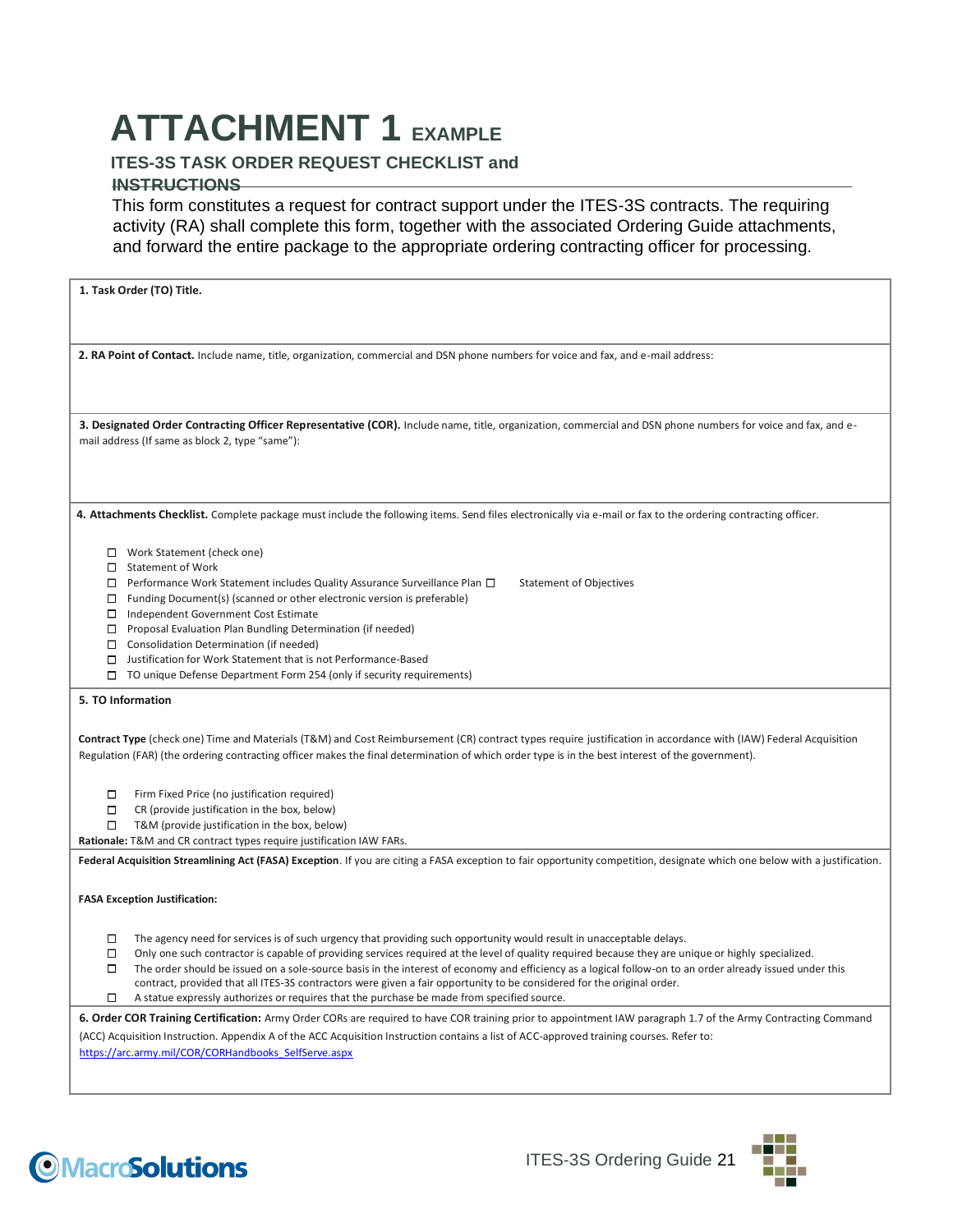**Order COR Training Certification Date:**

### **ATTACHMENT 2**

**PEFORMANCE-BASED SERVICE ACQUSITION**

#### **1. GENERAL**

Performance-Based Service Acquisition (PBSA) is the preferred method of contracting for services and supplies. PBSA means an acquisition structured around the results to be achieved as opposed to the manner by which the work is to be performed. Essential elements of PBSA include: (1) performance requirements, expressed in either a performance work statement (PWS) or statement of objectives (SOO). Performance requirements should be described in terms of what the required output is and should not specify how the work is to be accomplished; (2) Performance standards or measurements, which are criteria for determining whether the performance requirements are met; (3) Appropriate performance incentives, either positive or negative; and (4) A surveillance plan that documents the Government's approach to monitoring the contractor's performance. These elements are discussed further below.

#### **2. POLICY**

FAR 37.102 has established the policy to use a PBSA approach, to the maximum extent practicable, for all services. Services exempted from this policy are: architect-engineer, construction, utility, and services that are incidental to supply purchases. Use of any other approach has to be justified to the ordering contacting officer. For Defense agencies, DFARS 237.170-2 requires higher-level approval for any acquisition of services that is not performance-based.

#### **3. CONTRACT TYPE**

The order of precedence set forth in FAR 37.102(a)(2) must be followed for all Task Orders (TOs). It is:

- A Firm Fixed Price (FFP), performance-based contract or TO.
- A performance-based contract or TO that is not FFP.
- A contract or TO that is not performance-based. Requiring activities should use the contract type most likely to motivate contractors to perform at optimal levels. FFP is the preferred contracting type for PBSA. Work statements should be developed in sufficient detail to permit performance on a fixed-price basis.

#### **4. PERFORMANCE WORK STATEMENTS**

The PWS identifies the technical, functional, and performance characteristics of the Government's requirements. The PWS describes the work in terms of the purpose of the work to be performed rather than either how the work is to be accomplished or the number of hours to be provided. The format for the PWS is similar to the traditional statement of work. In addition, the PWS will include performance standards, incentives, and a QASP:

#### **Performance Standards/Metrics**

Reflects level of service required by the Government to meet performance objectives. Standards may be objective (e.g., response time) or subjective (e.g., customer satisfaction). They must also:



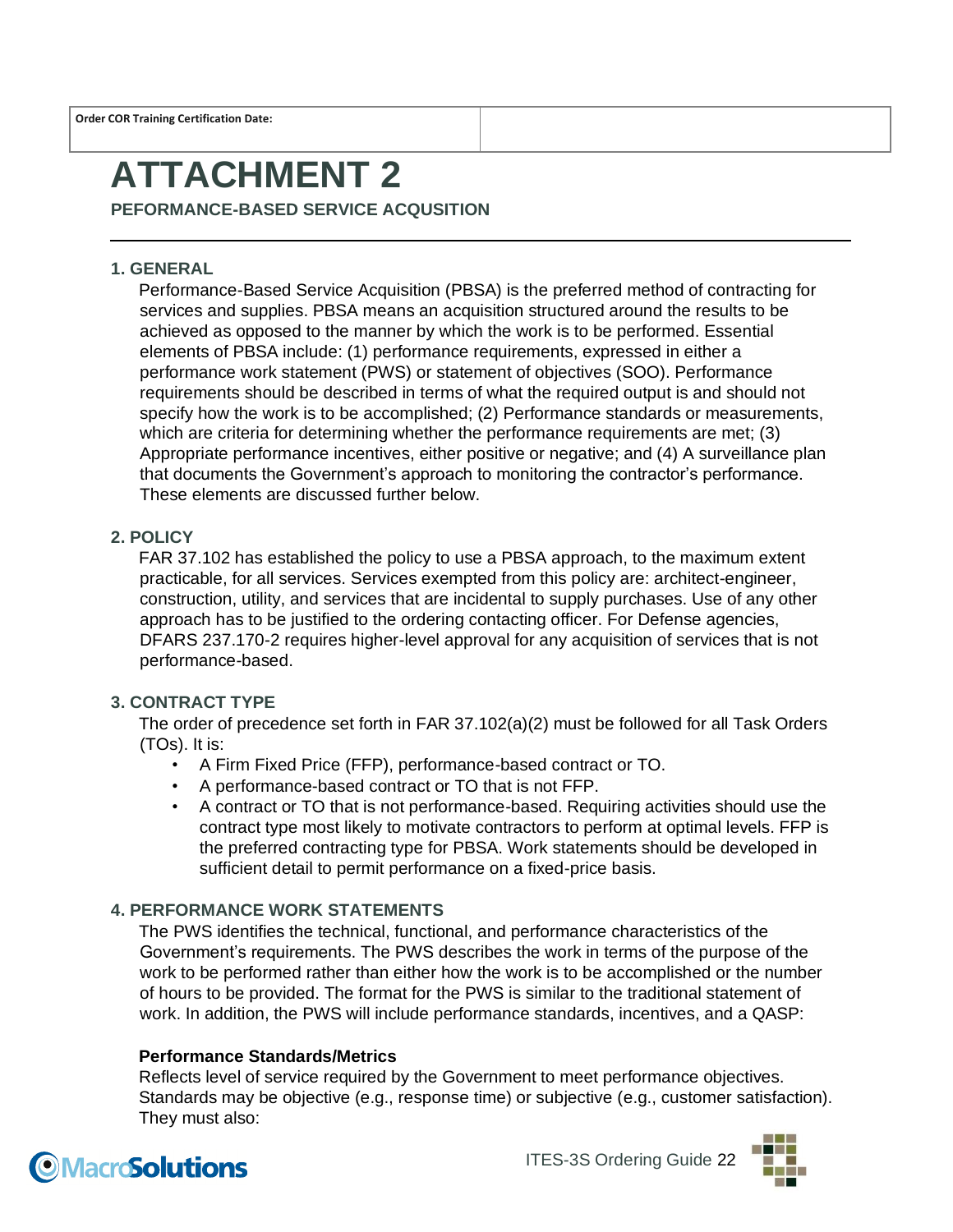- Use commercial standards where practicable, e.g., ISO 9000
- Ensure the standard is needed and not unduly burdensome
- Must be measurable, easy to apply, and attainable

If performance standards are not available, the PWS may include a requirement for the contractor to provide a performance matrix, as a deliverable, to assist in the development of performance standards for future TOs.

#### **Performance Incentives**

Incentives may be positive or negative, monetary or non-monetary.

**NOTE**: if a financial incentive is promised, ensure that adequate funds are available at time of TO award to pay incentives that may be earned.

Examples of monetary incentives include:

- Incentive fees
- Share-in-savings
- A negative incentive can be included if the desired results are not achieved (deduction should be equal to the value of the service lost).

Examples of non-monetary incentives include:

- Revised schedule
- Positive performance evaluation
- Automatic extension of contract term or option exercise
- Lengthened contract term (award term contracting) or purchase of extra items (award purchase)

#### **QASP**

The QASP is a plan for assessing contractor performance to ensure compliance with the Government's performance objectives. It describes the surveillance schedule, methods, performance measures, and incentives.

- The level of surveillance should be commensurate with the dollar amount, risk, and complexity of the requirement
- Don't inspect the process, just the outputs
- QASP is included as part of the PWS

A PWS sample format, including a QASP, is provided as Ordering Guide Attachment 4.

#### **5. SOO**

The SOO is an alternative to the PWS. It is a very brief document (commonly two to 10 pages, depending upon complexity, although there is no maximum or minimum length) that summarizes key agency goals and outcomes to which contractors respond. It is different from a PWS in that, when a SOO is used, offerors are asked to develop and propose a PWS as part of their solution. Typically, offerors would also propose a technical approach, performance standards, incentives/disincentives, and a QASP based upon commercial practices. At a minimum, a SOO must contain the following information:

- Purpose
- Scope or mission
- Period and place of performance

### **OMacroSolutions**

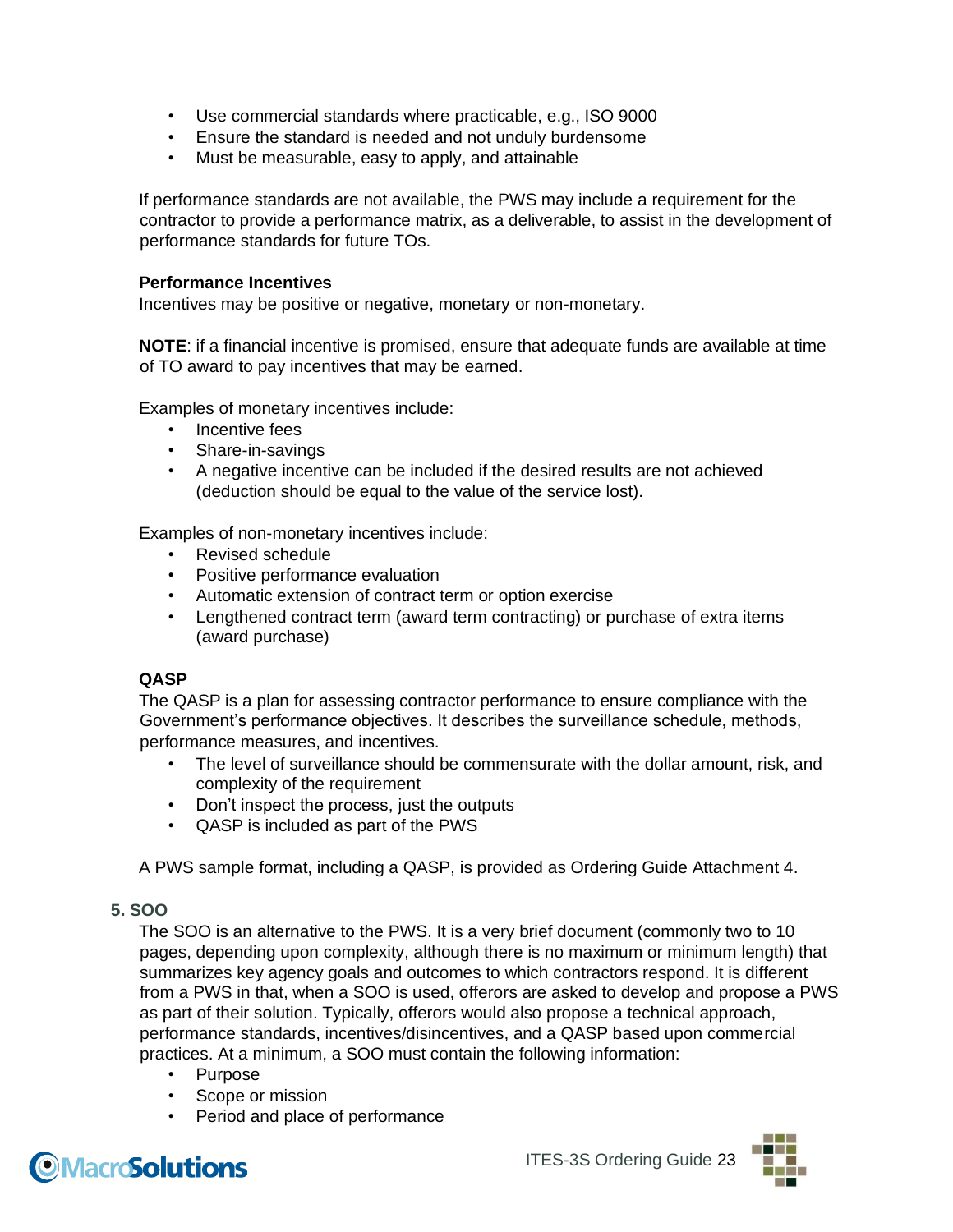- Background
- Performance objectives (i.e., required results)
- Any operating constraints

Upon award, the winning offeror's solution to the SOO should be incorporated into the resulting TO. The SOO itself is not part of the TO.

A SOO sample format is provided as Ordering Guide Attachment 5.

### **ATTACHMENT 3**

**FORMAT FOR STATEMENT OF WORK EXAMPLE**

See FAR Part 37, Subpart 37.602-1

## **ATTACHMENT 4**

**FORMAT FOR PERFORMANCE WORK STATEMENT EXAMPLE**

See FAR Part 37.602

## **ATTACHMENT 4A**

**QUALITY ASSURANCE SURVEILLANCE PLAN EXAMPLE**

See FAR Part 46, Subpart 46.4

### **ATTACHMENT 5**

**STATEMENT OF OBJECTIVES EXAMPLE**

FAR Part 37, Subpart 37.602

### **ATTACHMENT 6**

**ITES-3S PROPOSAL EVALUATION PLAN** (CHECK ONE):





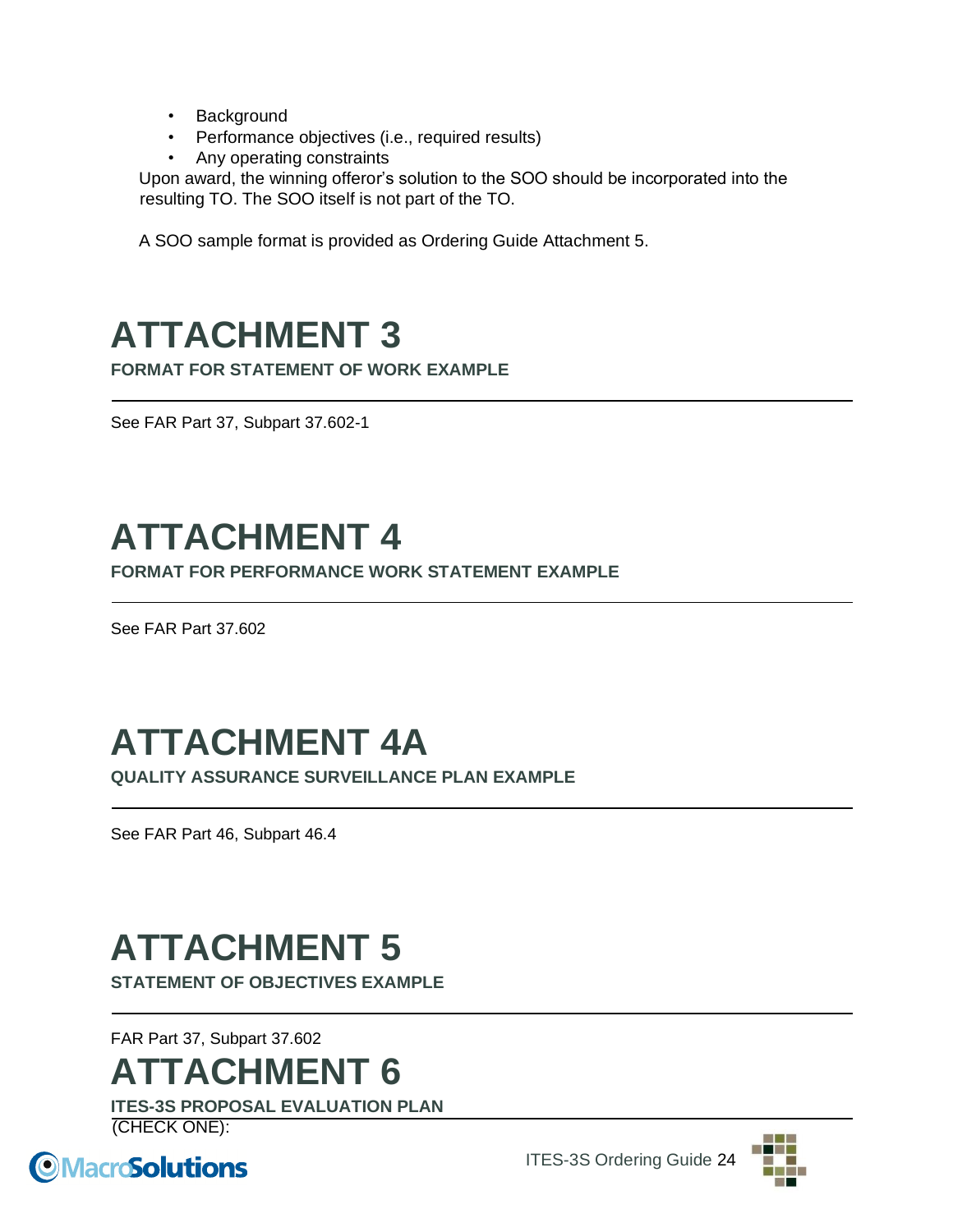□ Best Value Trade-Off

□ Lowest Price, Technically Acceptable

Non-Price Factors

Note: Describe the relative weight of each evaluation factor compared with the other evaluation factors. For example, the evaluation factors may all be approximately equal in importance, or one factor may be more important than others.

*List the specific areas of your technical/management requirements to be evaluated. These areas should correspond with, and relate to, specific requirements.* 

| Technical/Management Approach |  |
|-------------------------------|--|
|                               |  |
|                               |  |
|                               |  |
|                               |  |
|                               |  |

*List the specific areas of your past performance requirements to be evaluated.* 

| <b>Past Performance</b> |  |  |
|-------------------------|--|--|
|                         |  |  |
|                         |  |  |
|                         |  |  |
|                         |  |  |
|                         |  |  |

*These areas should relate to specific work statement requirements.* 

| Other Factors (if applicable). |  |
|--------------------------------|--|
|                                |  |
|                                |  |
|                                |  |
|                                |  |
|                                |  |

*List any other evaluation criteria important to you and the associated weights below.* 

Price Factors

Adjectival ratings (e.g., outstanding, good, etc.) are assigned to corporate experience, technical/ management approach and any other non-price criteria for which you may want to evaluate contractor proposals. Note that balancing price against non-price factors facilitates a best value



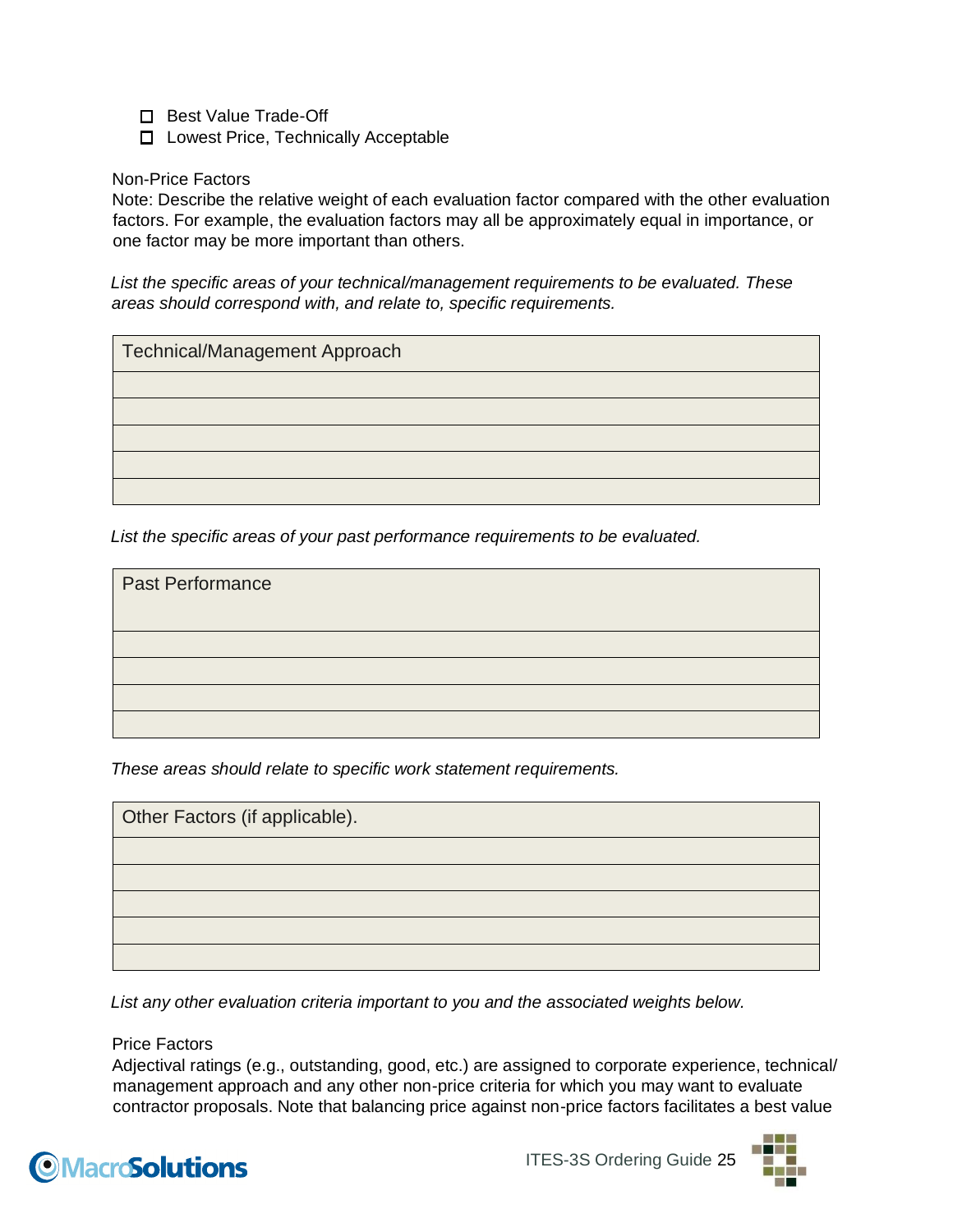trade-off decision, and, as a result, a rating is not assigned to the price factor. Indicate whether all non-price evaluation factors, when combined are:

- $\Box$  Significantly more important than the price factor
- $\Box$  More important than the price factor
- $\Box$  Comparatively equal to the price factor
- $\square$  Less important than the price factor
- $\Box$  Significantly less important than the price factor



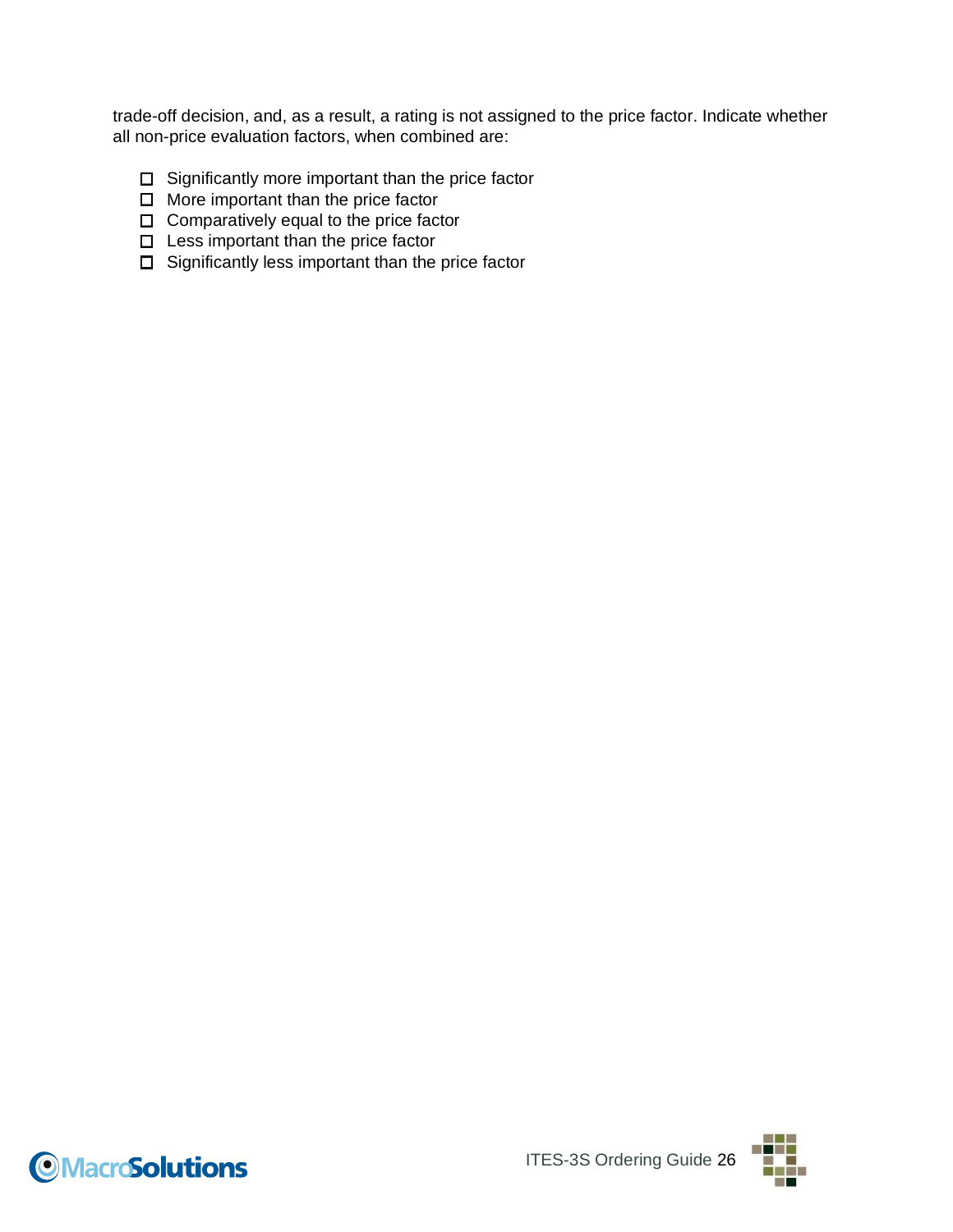# **ATTACHMENT 7**

**LETTER REQUEST FOR TASK ORDER PROPOSALS**

**LETTERHEAD** IN REPLY REFER TO: (DATE) MEMORANDUM TO: Information Technology Enterprise Solutions – 3 Services (ITES-3S) Contractors

SUBJECT: Request for Task Order (TO) Proposals

- **1.** The Network Enterprise Center for **[insert command]** has a requirement for **[insert, as appropriate].** The period of performance is **[insert duration of order].** The anticipated contract type is **[insert as appropriate].** This requirement has been assigned tracking number **[insert number].**
- **2.** It is requested that you submit written technical and price proposals in response to the attached **[insert, as appropriate, e.g., statement of work, performance work statement, or statement of objectives]** (Ordering Guide Attachment 1). Specific proposal instructions and evaluation criteria are also attached (Ordering Guide Attachment 2). Your proposal or "no-bid reply" shall be submitted no later than **[insert date/time].** Any "no-bid reply" must include a brief statement as to why you are unable to perform. Please upload your proposal or no bid reply to the Computer Hardware, Enterprise Software and Solutions IT e-mart at: [https://chess.army.mil](https://chess.army.mil/)
- **3.** Virtual Reading Room. A Virtual Reading Room has been established to provide access to information related to this acquisition **[insert specific information as appropriate].**
- **4.** Due Diligence. As part of the proposal preparation process, the Government will offer the ITES-3S contractors the opportunity for due diligence. This will enhance your understanding of the requirements and is in keeping with the principles identified by Federal Acquisition Regulation Part 15.201, Exchanges with Industry before Receipt of Proposals. The following arrangements have been made for interested contractors to contact appropriate Government representatives to ask questions that by their very nature they would not ask if the response would be posted and provided to their competition: **[insert information, as appropriate].**
- **5.** Resolution of Issues. The ordering contracting officer reserves the right to withdraw and cancel the proposed task. In such event, the contractor shall be notified in writing of the ordering contracting officer's decision. This decision is final and conclusive and shall not be subject to the "Disputes" clause or the "Contract Disputes Act."
- **6.** Questions should be addressed to the ordering contracting officer at the following e-mail address: **[insert address].** Please provide any questions no later than **[insert date/time].** Questions received after this date may or may not be answered. Contact **[insert name/telephone number]** if you have any questions or require additional information.

Sincerely, ITES-3S Ordering Contracting Officer

Attachments: Work Statement (2) Proposal Submission Instructions and Evaluation Criteria



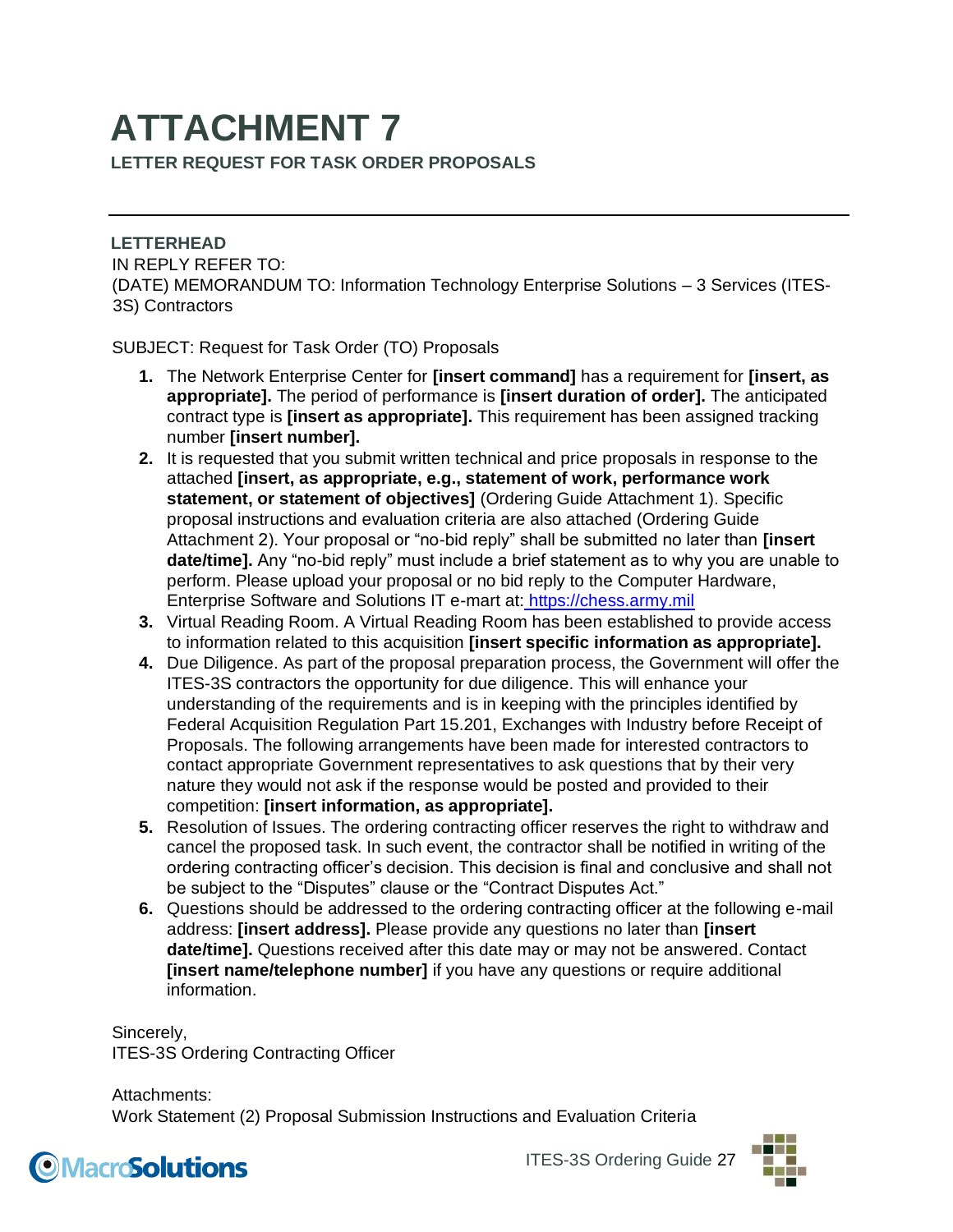### **ATTACHMENT 8 PROPOSAL SUBMISSION INSTRUCTIONS AND EVALUATION CRITERIA**

#### **1. PROPOSAL SUBMISSION INSTRUCTIONS**

Technical and Price Proposals shall be separate documents and consist of the following tabs: Note: While the Technical Proposal must not contain any reference to price, resource information (such as data concerning labor hours and categories, materials, subcontracts, etc.) must be provided so that a contractor's understanding of the requirements may be evaluated.

• TAB 1 – Technical Proposal

Technical proposal information will be streamlined. Page limits are specified below. As a minimum, technical proposals shall address the following elements:

- $\circ$  Technical/Management Approach  $\circ$  Key Personnel Assigned  $\circ$ Teaming Arrangements (including subcontractors)  $\circ$  Risks and Risk Mitigation Plan o Period of Performance
- o Government Furnished Equipment (GFE)/Government Furnished Information (GFI) o Security (including

clearance level) o Other Pertinent Data **(10 pages)** 

Note: If instructions are for a performance-based task order, and if a performance work statement (PWS) is not already included in the task order request, the Technical Proposal shall also include the offeror's proposed statement of work (SOW) or PWS detailing the performance requirements resulting from the statement of objectives. **(No page limit)** 

• TAB 2 – Cost/Price Proposal

This part of the proposal shall include details for all resources required to accomplish the requirements (e.g., labor hours, rates, travel, incidental equipment, etc.). The price proposal shall identify labor categories in accordance with the Labor Rate Tables contained in Section B. It must also identify any GFE and/or GFI required for task performance. If travel is specified in the SOW or PWS, airfare and/or local mileage, per diem rates by total days, number of trips, and number of contractor employees traveling shall be included.

#### **2. EVALUATION CRITERIA**

This is a best value award, and the evaluation criteria for this award will be based on the following factors and weights assigned to each factor.

Insert criteria as appropriate; describe the relative weight of each evaluation factor compare with the other evolution factors. For example, the evaluation factors may be approximately equal in importance or one factor may be more important than others.

### **OMacroSolutions**

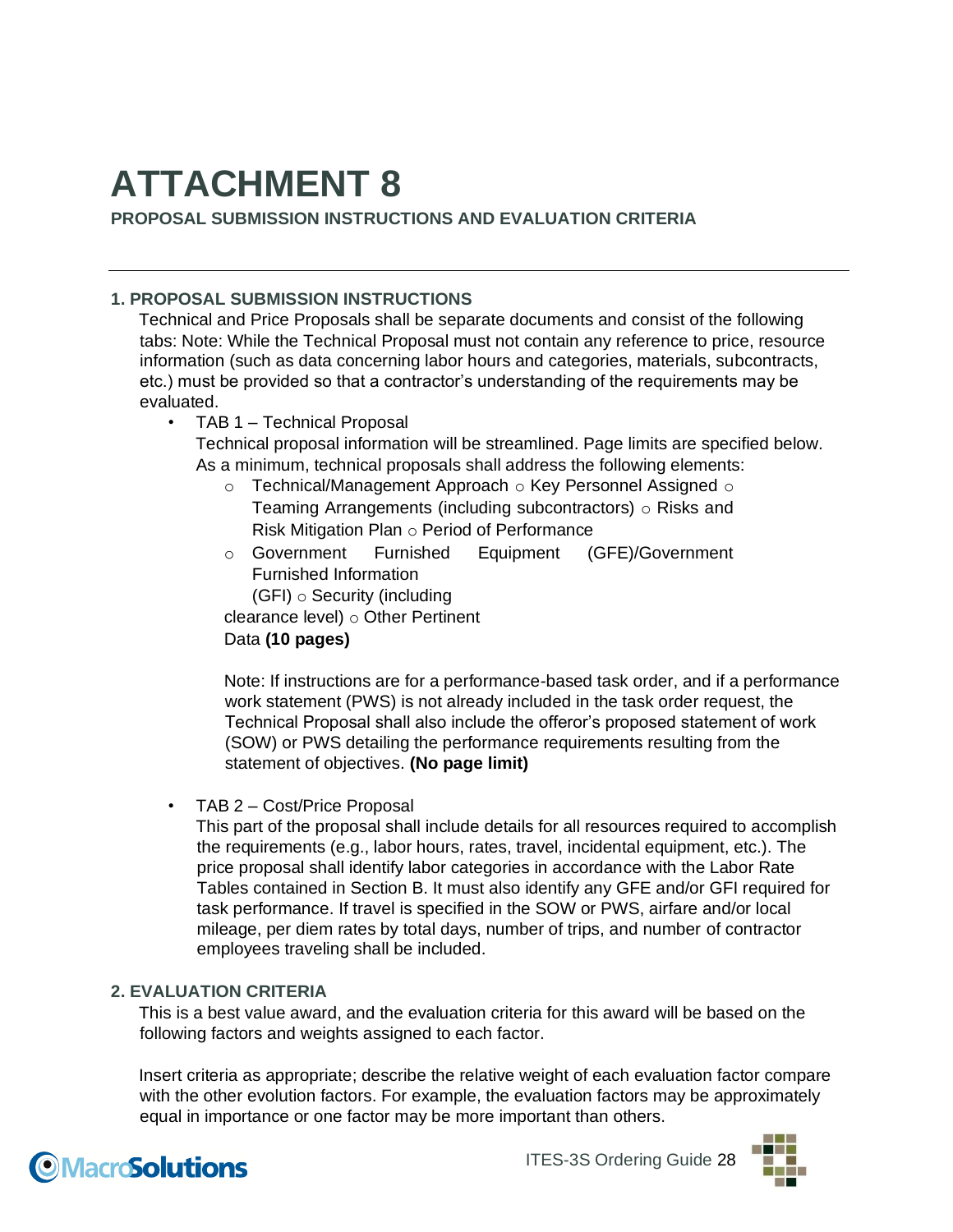a. Technical/Management Approach: (1) (2) (3) b. Past Performance: (1) (2) (3) c. Other Factors:

(1) (2)

(3)

d. Cost/Price: In performing the best value trade-off analysis, all non-price evaluation factors, when combined, are APPROXIMATELY EQUAL IN IMPORTANCE TO cost/price.



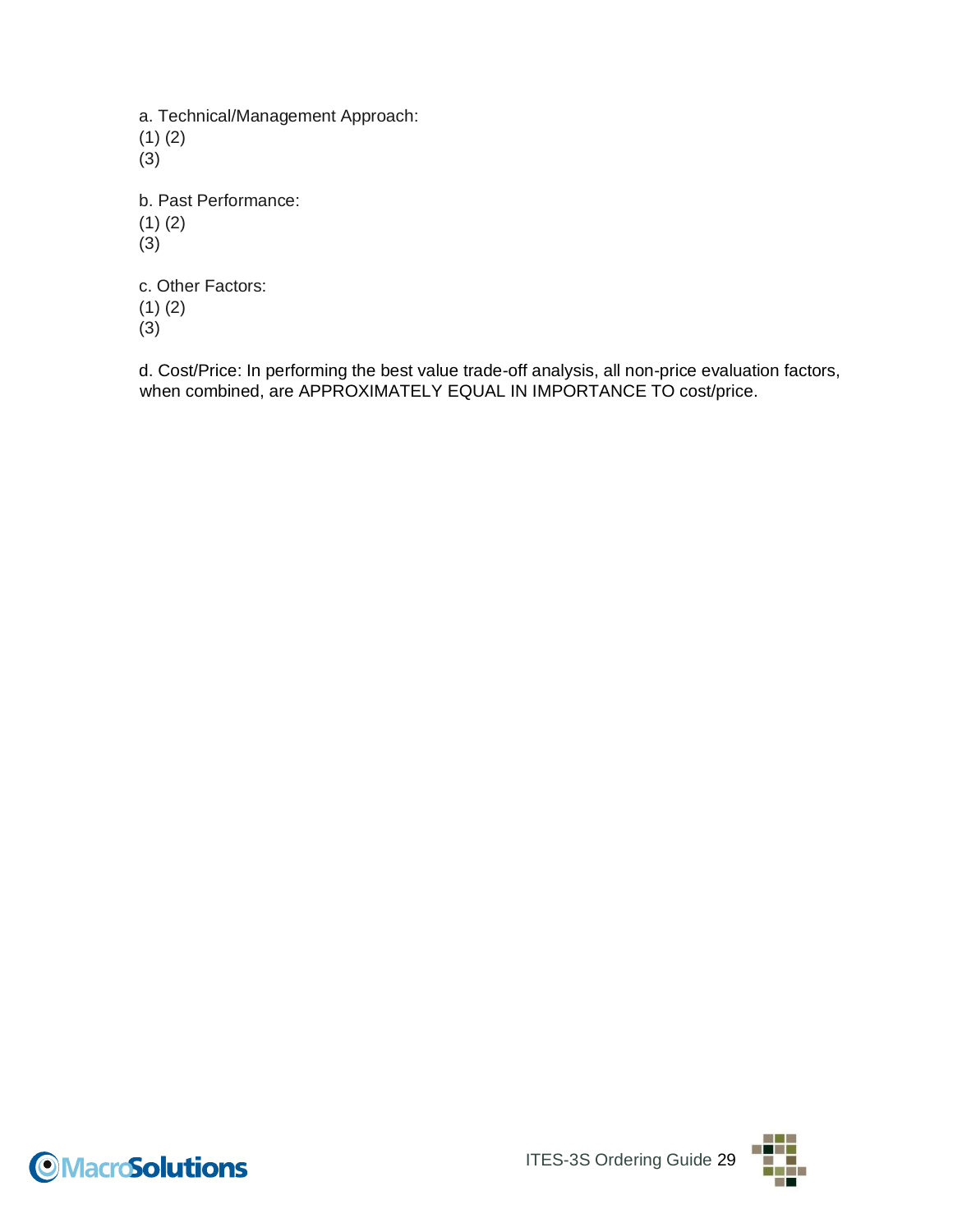### **ATTACHMENT 9 ITES-3S SELECTION RECOMMENDATION DOCUMENT**

#### **EXAMPLE**

| 1. Task Order (TO) Title. Enter the title as shown in the work statement.                                                                                                                                                                                                                                                                                           |                                                                                                                                                                                                                                                                                                                                                                                                                                                                                                                                                                                                                                                                                                                   |  |  |
|---------------------------------------------------------------------------------------------------------------------------------------------------------------------------------------------------------------------------------------------------------------------------------------------------------------------------------------------------------------------|-------------------------------------------------------------------------------------------------------------------------------------------------------------------------------------------------------------------------------------------------------------------------------------------------------------------------------------------------------------------------------------------------------------------------------------------------------------------------------------------------------------------------------------------------------------------------------------------------------------------------------------------------------------------------------------------------------------------|--|--|
| 2. Recommended Prime Contractor. Check the name/number of the ITES-3S<br>prime contractor for whom you are recommending an award.                                                                                                                                                                                                                                   | Fill in Contractor Name and Contract Number.                                                                                                                                                                                                                                                                                                                                                                                                                                                                                                                                                                                                                                                                      |  |  |
|                                                                                                                                                                                                                                                                                                                                                                     | (Example: Contractor ABC - Contractor #123)                                                                                                                                                                                                                                                                                                                                                                                                                                                                                                                                                                                                                                                                       |  |  |
|                                                                                                                                                                                                                                                                                                                                                                     | □<br>$\Box$<br>$\Box$<br>$\Box$                                                                                                                                                                                                                                                                                                                                                                                                                                                                                                                                                                                                                                                                                   |  |  |
| 3. Justification. Note: The "Fair Opportunity to be Considered" evaluation and<br>justification is mandatory unless the requirement meets one of the five<br>Federal Acquisition Streamlining Act (FASA) - specified/Section 803<br>exceptions described in part 4 below. If one of the exceptions applies, leave<br>section 3 blank and complete sections 4 and 5. | Attach a narrative summarizing the evaluation results, including the adjectival<br>ratings for each non-price evaluation factor and the identified strengths and<br>weaknesses of the proposals received. Describe the evaluation methodology and<br>the best value analysis that led to the recommendation of the prime contractor that<br>should be awarded the TO the ITES-3S Proposal Evaluation Plan. The justification<br>should be streamlined while containing the following:                                                                                                                                                                                                                             |  |  |
|                                                                                                                                                                                                                                                                                                                                                                     | 1.<br>Results of Non-Price Evaluations: Discuss the results of the non-price<br>evaluations for each vendor that submitted a proposal.<br>2.<br><b>Results of Price Evaluations:</b> Discuss the results of the price evaluations<br>for each vendor that submitted a proposal.<br>3.<br>Trade-off Analysis: Describe the analysis that led to the recommendation of<br>the prime contractor that should be awarded the TO.                                                                                                                                                                                                                                                                                       |  |  |
| 4. Exception: Note: Complete section 4 only if an exception to the "Fair Opportunity<br>to be Considered" process is being claimed.                                                                                                                                                                                                                                 | If the specific requirements meet the criteria for one of the five FASA-allowed<br>(Section 803) exceptions to the Fair Opportunity and the TO is, therefore, exempt<br>from the evaluation described in section 3 above, check the appropriate exception<br>and provide justification for why this TO is exempt from Fair Opportunity.                                                                                                                                                                                                                                                                                                                                                                           |  |  |
|                                                                                                                                                                                                                                                                                                                                                                     | 1.<br>The agency has such urgent need for services that providing such<br>opportunity would result in unacceptable delays. (Attach Justification)<br>2.<br>Only one contractor is capable of providing such services required at the<br>level of quality required because the services ordered are unique or highly<br>specialized. (Attach Justification)<br>3.<br>The order should be issued on a sole-source bases in the interest of<br>economy and efficiency as a logical follow-on to a TO already issued under<br>the ITES-3S contract, provided that all contractors were given "Fair<br>Opportunity to be Considered" for the original order. (Enter the contract and<br>TO number of the original TO.) |  |  |
|                                                                                                                                                                                                                                                                                                                                                                     | Contract W91QUZ-06-D<br>, TO                                                                                                                                                                                                                                                                                                                                                                                                                                                                                                                                                                                                                                                                                      |  |  |
|                                                                                                                                                                                                                                                                                                                                                                     | It is necessary to place an order to satisfy a minimum guarantee.<br>4.<br>5.<br>A statute expressly authorizes or requires that the purchase be made from a<br>specified store.                                                                                                                                                                                                                                                                                                                                                                                                                                                                                                                                  |  |  |
| 5. Authorized Official:                                                                                                                                                                                                                                                                                                                                             | Selection Recommendation Document must be signed by the authorized selection<br>official, e.g. ordering contracting officer. Electronic signature (//s//) is acceptable.                                                                                                                                                                                                                                                                                                                                                                                                                                                                                                                                          |  |  |
| Name, Signature and Date:                                                                                                                                                                                                                                                                                                                                           |                                                                                                                                                                                                                                                                                                                                                                                                                                                                                                                                                                                                                                                                                                                   |  |  |

## **ATTACHMENT 10**



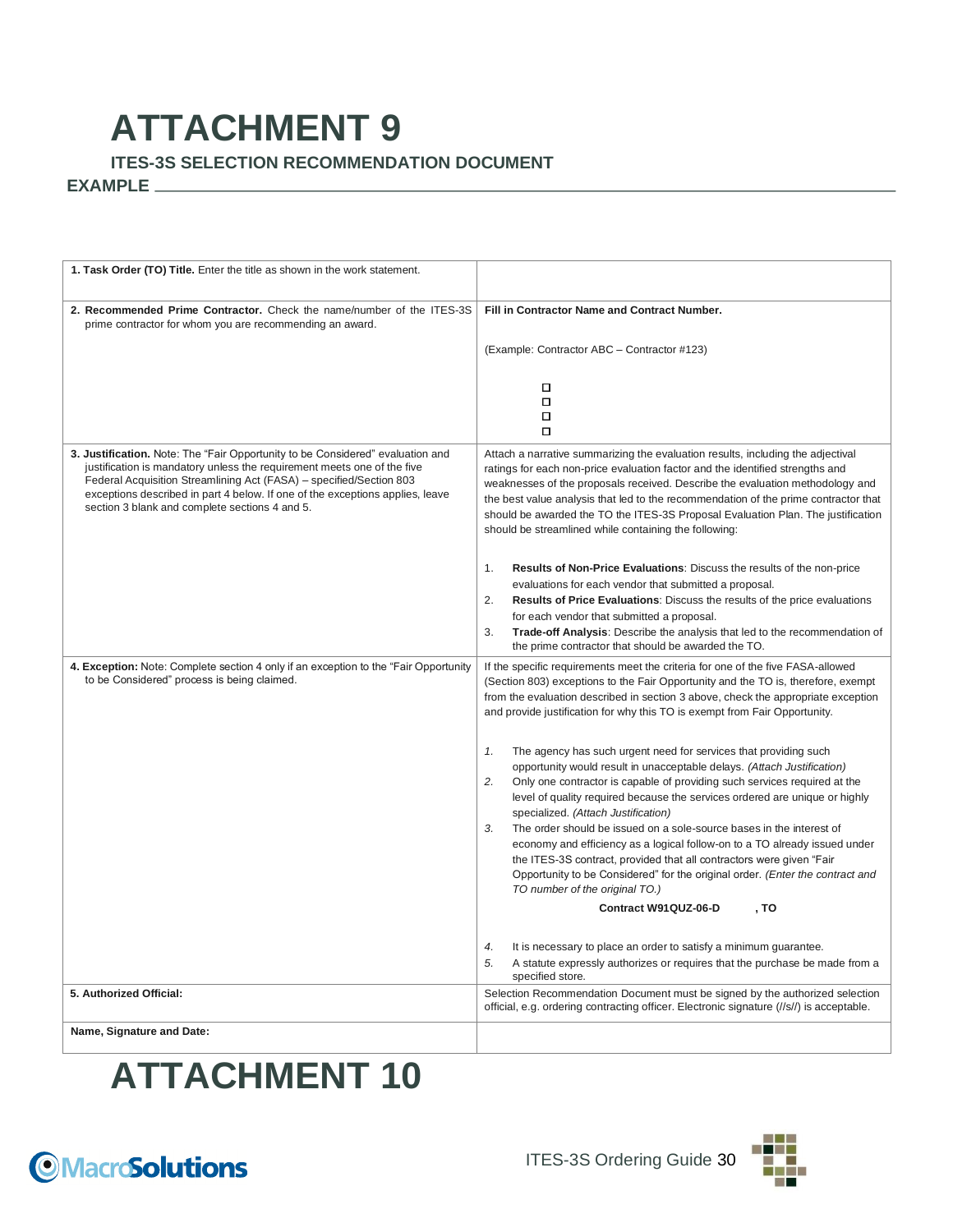#### **ITES-3S ACRONYMS Below is a list of acronyms pertinent to the ITES-3S Ordering Guide:**

- ACC-RI Army Contracting Command Rock Island
- ACRN Accounting Classification Reference Number
- AFARS Army Federal Acquisition Regulation Supplement
- BPA Blank Purchase Agreement
- CHESS Computer Hardware Enterprise Software and Solutions
- CLINs Contract Line Items
- COR Contracting Officer Representative
- COTR Contracting Officer's Technical Representative
- COTS Commercial Off-the-Shelf
- CR Cost Reimbursement
- DD Defense Department
- DFARS Defense Federal Acquisition Regulation Supplement
- DOD Department of Defense
- ESI Enterprise Software Initiative
- FAE Functional Area Expert
- FAR Federal Acquisition Regulation
- FASA Federal Acquisition Streamlining Act
- FFP Firm Fixed Price
- FY Fiscal Year
- GAO Government Accountability Office
- GFE Government Furnished Equipment
- GFI Government Furnished Information
- IAW In Accordance With
- ID/IQ Indefinite Delivery/Indefinite Quantity
- IT Information Technology
- ITES-3S Information Technology Enterprise Solutions 3 Services
- NDAA National Defense Authorization Act
- OCO Ordering Contracting Officer
- OCOR Ordering Contracting Officer Representative
- ODC Other Direct Charges
- PBSA Performance-Based Service Acquisition
- PCO- Procuring Contracting Office
- POC Point of Contact
- PWS Performance Work Statement
- QASP Quality Assurance Surveillance Plan
- RA Requiring Activity
- RFP Request for Proposal
- SME Subject Matter Expert
- SoNA Statement of Non-Availability
- SOO Statement of Objectives
- SOW Statement of Work
- T&M Time and Materials
- TO Task Order
- TOR Task Order Request

### **OMacroSolutions**

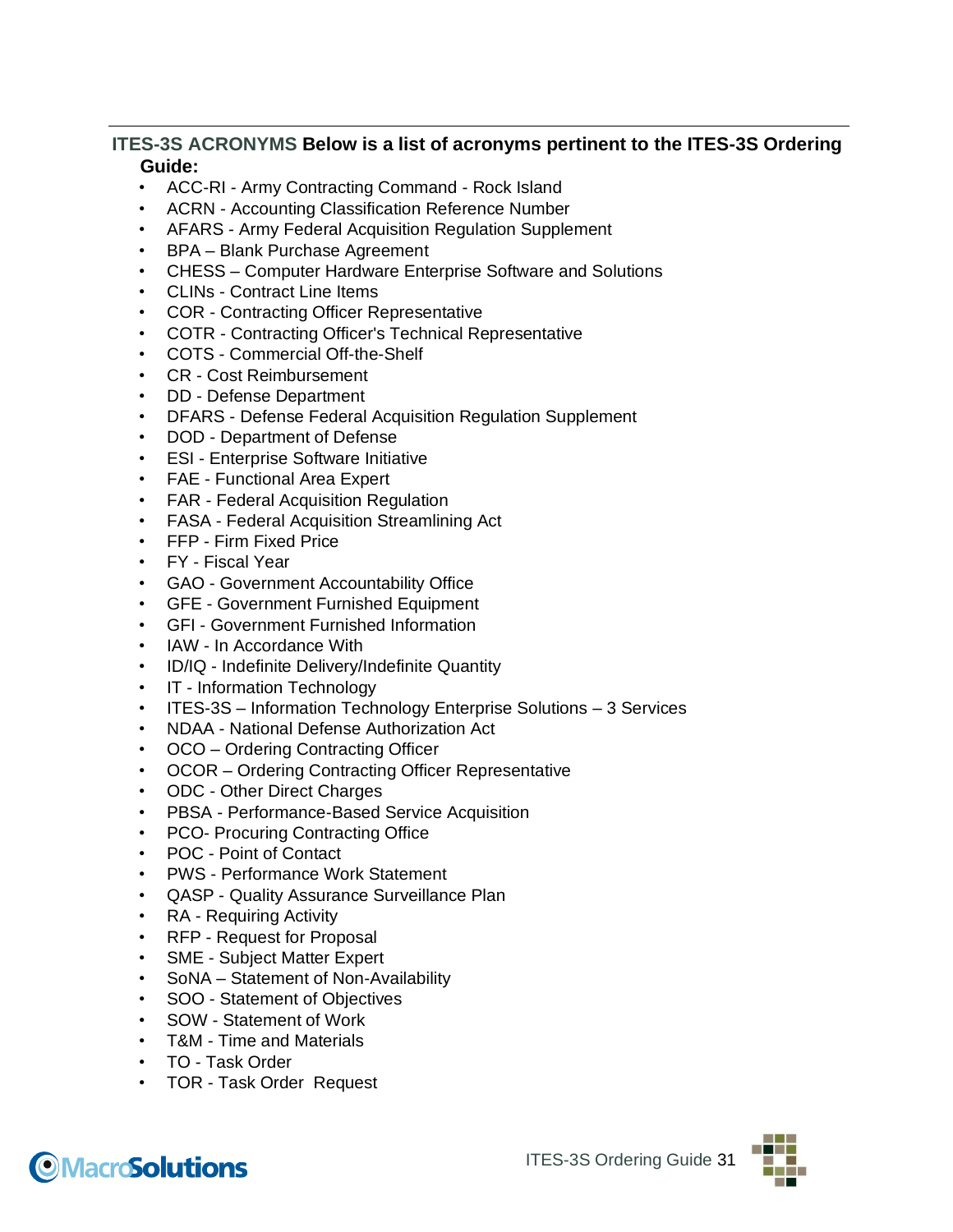# **ATTACHMENT 11**

#### **COMMERCIAL CLOUD COMPUTING**

The following processes, roles, and responsibilities will assist application owners and contracting personnel in using the ITES-3S contract vehicle to acquire modernization, transition, hosting, and sustainment services required to migrate applications and systems to a commercial cloud environment. The cloud hosting characteristics supported by ITES-3S include:

Software as a Service (SaaS); Platform as a Service (PaaS); and Infrastructure as a Service (IaaS) service models.

Private cloud; Community cloud; Public cloud; and Hybrid cloud deployment models.

Impact Levels 2, 4, 5, and 6

ITES-3S is a contract vehicle option available to Army and other DoD services looking to modernize, migrate, host, and sustain systems/applications in a commercial cloud environment. ITES-3S task orders (TOs) will define the systems/applications being modernized and migrated from their current operational environment to a commercial cloud service offering (CSO). Cloud services available on ITES-3S include the following:

Modernization Support Services: Modernization may be required as part of migration support services. Application modernization updates an application's design to take advantage of cloud technology. In this case, modernizing systems/applications to migrate to commercial cloud hosting environments.

Migration Support Services: Cloud migration support activities may include, application analysis, security requirements analysis, documentation, virtualization, technical engineering, migration scheduling, business process reengineering, data preparation, migration planning, interface/service transition planning, training, cutover planning, back out planning, and go-live support.

Cloud Hosting Services: The Contractor will provide the cloud hosting services in accordance with a valid **DOD Cloud Provisional Authorization (PA)** for the proposed CSO. ITES-3S vendors will be required to provide evidence of a valid DoD PA for the CSO they are proposing for a cloud hosting requirement. A DoD PA is not required to be presented if the hosting requirement is for an on-premise, private, or hybrid cloud environment or for a modernization.

Sustainment Services: Sustainment services include requirements to support and maintain the capabilities of a system/application in a production environment. This includes processes, procedures, people, materials, and information required to support and maintain the system/application. Software maintenance generally includes licensing, support, and maintenance of COTS software.

Other General Provisions:



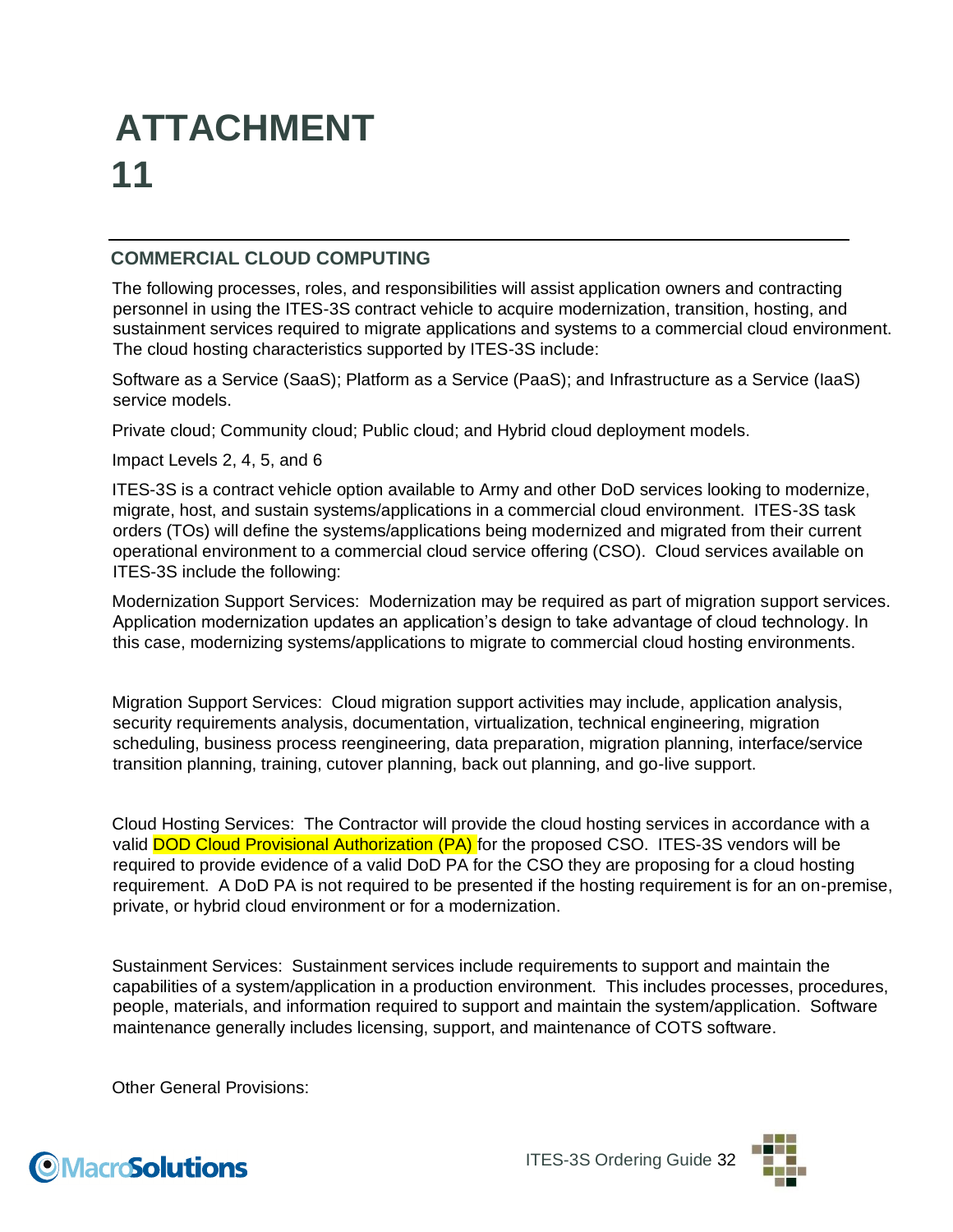Cloud Service Providers (CSP) are required to adopt and maintain security (management, operational, technical) and privacy requirements for the impact level of the CSO being provided in accordance with FedRAMP and the Cloud Computing Security Requirements Guide (CC SRG). If security controls/requirements for the DoD PA change, CSPs will need to comply with the changes to retain their DoD PA. CSPs shall be compliant with the security standards required to maintain the following authorizations and requirements:

Maintain compliance with FedRAMP including all federal laws, directives, policies, FIPS standards, NIST guidance, and security requirements identified in the FedRAMP Moderate baseline security controls.

ITES-3S task orders will only be executed with a Contractor who provides evidence of a valid DoD PA for the CSO being proposed. The CC SRG (Section 4.3) states, "Each CSO must be granted a DoD PA in order to host DoD mission systems."

Commercial cloud computing requirements shall include the appropriate level of security in the individual Task Order Requests (TORs). If necessary, based on the level of classification, a DD Form 254, Contract Security Classification Specification, shall be prepared and included in the TOR and resulting order.

Roles and Responsibilities:

ENTERPRISE CLOUD MANAGEMENT OFFICE (ECMO)

Monitors and evaluates all task orders on behalf of the Contracting Officer's Representative (COR) for technical/operational execution (government task).

Coordinates with operational stakeholders to obtain required funding for the implementation of management solutions to enable ECE operations.

Leverages Army Application Migration Business Office (AAMBO) (or AAMBO-like functional offices) to ensure a consistent and effective migration of applications for the application owners and the Army.

#### ARMY APPLICATION MIGRATION BUSINESS OFFICE (AAMBO)

The AAMBO contacts are available to provide support to ARMY application owners from a requirements perspective and shall perform the following for ARMY customers.

Functions as the single point of entry for all Army enterprise system and application migration efforts.

Assists capability owners by providing tools and guidance for gathering technical requirements.

Provides a detailed analysis of the system or application's attributes and development of a migration support strategy. Once AAMBO receives complete technical information, a migration support team, which consists of project manager, application engineer, system engineer, and a cybersecurity subject matter expert, is assigned to the capability owner to guide them through the migration process.

ARMY CAPABILITY OWNER



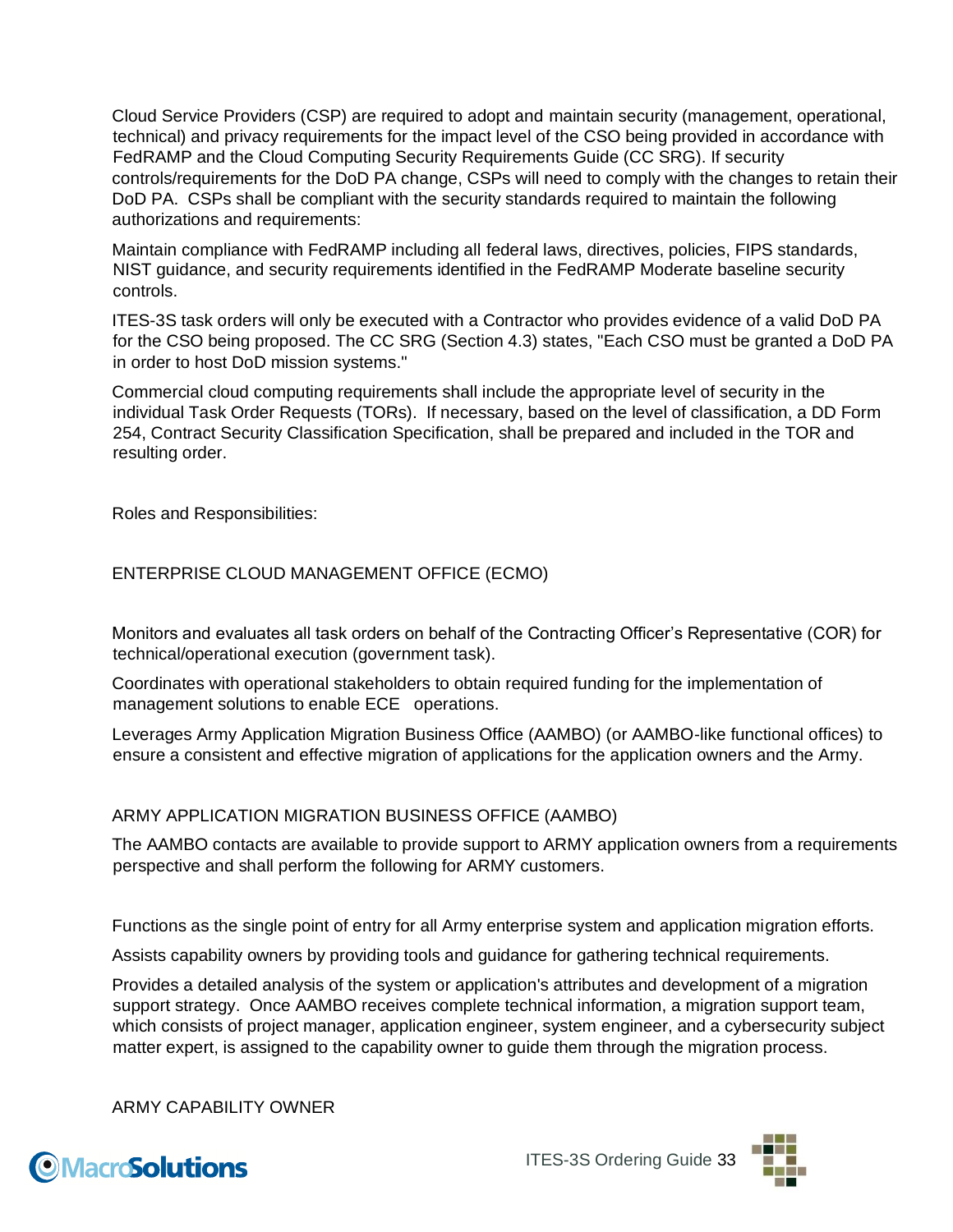Identifies and coordinates with the contracting officer (KO) who will support the application cloud migration effort.

Prepares required acquisition documents to include the task order PWS and any other documents required by the contracting officer.

Defines requirements and justifies to the contracting officer that the requested work is within scope of the ITES-3S contract vehicle.

Ensures notification of total estimated value of the task order award to the contracting office.

Funds the work to be performed under. All funding for cloud services should be OMA.

Conducts proposal evaluation (cost, past performance, and technical) in conjunction with the contracting office.

ARMY CONTRACTING COMMAND – ROCK ISLAND (ACC-RI)

Serves as the PCO for the ITES-3S base contracts. The PCO has overall contractual responsibility for the ITES-3S contracts. All orders issued are subject to the terms and conditions of the contract. The contract takes precedence in the event of conflict with any order or the Ordering Guide.

Provides advice and guidance to Requiring Activities (RA), Ordering Contracting Officers (OCOs), and contractors regarding contract scope, acquisition regulation requirements, and contracting policies.

Approves and issues base ITES-3S contract modifications.

Represents the Contracting Officer position at various contract-related meetings.

#### ORDERING CONTRACTING OFFICER (OCO)

OCOs within the Army, DOD, and other Federal agencies are authorized to place orders within the terms of the contract and within the scope of their authority.

Not authorized to make changes to the contract terms and/or conditions. The OCOs authority is limited to the individual orders.

Serves as the interface between the contractor and the Government for individual orders issued under the ITES-3S contracts.

Responsible for determining if bundling of requirements (see FAR 2.101) is in compliance with FAR 7.107.

Responsible for determining whether consolidation of requirements, compliance, and approval are IAW DFARS 207.170.

Responsible for requesting, obtaining, and evaluating proposals/quotations and for obligating funds for orders issued.

The OCO reserves the right to withdraw and cancel a task if issues pertaining to the proposed task arise that cannot be satisfactorily resolved.